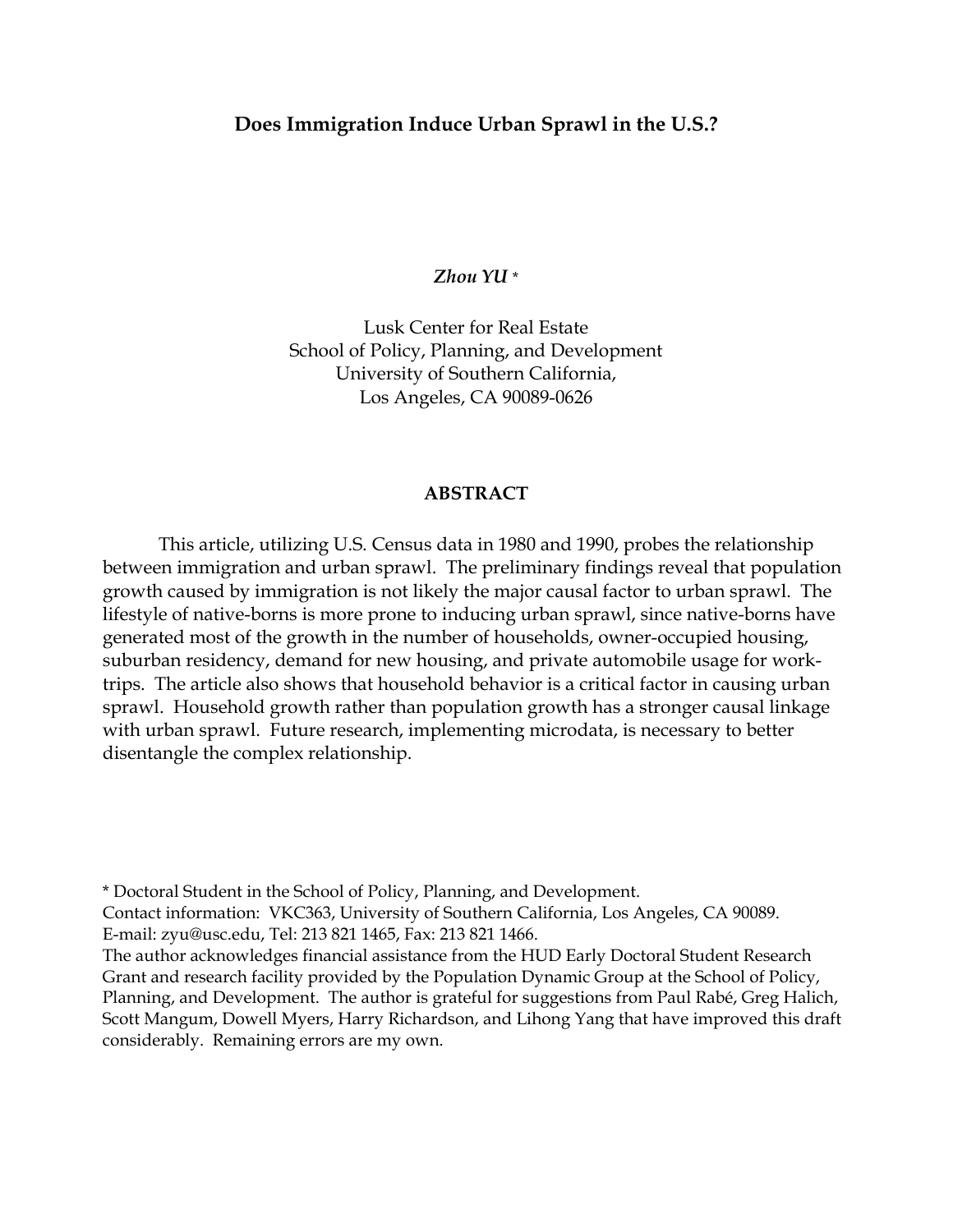"Nobody denies that there is a relationship between population growth and urban sprawl. Furthermore, nobody disputes that immigration is the single largest factor in U.S. population growth. Therefore, it is essential that immigration policies be evaluated when I try to deal with urban sprawl". -- Dan Stein Executive Director of **F. A. I. R. 09/00** 

#### **Introduction**

1

Immigration and urban sprawl have typically been pursued as two fairly distinct research and policy endeavors. Their relationship has rarely been discussed until recently when controversial ads claim that immigration caused urban sprawl (USA Today, 2000a). Recent debates in the New York Times indicate that the relationship between immigration and urban sprawl has become a centerpiece of public discussion (Krugman, 2001; Steine, 2001). These discussions become increasingly relevant given the fact that foreign-born population has reached its largest share in past several decades. The first objective of this study is to explore what we know so far about the relationship between immigration and urban sprawl through a brief review of the literature.

The general perception is that immigration<sup>1</sup> causes population growth, and therefore, urban sprawl. Debate over this supposed link is typically grounded on the assumption that native-borns and foreign-borns are homogeneous in their lifestyles such as household formations, tenure choices, preferences of residential location, and transit usage. Therefore, the second

 $1$  Immigrants and foreign-borns are used interchangeably in this analysis, so as U.S. borns and native-borns. The term "foreign-borns" instead of "foreign-born population" is used when describing foreign-born population and foreign-born households as a whole. The paper uses definitions from the decennial census on place of birth and citizenship to classify the population into two categories: native- and foreign-born. The latter group referred as immigrants were not U.S. citizens at birth. Natives were born in the United States or a U.S. Island Area such as Puerto Rico, or born abroad of at least one parent who was a U.S. citizen. The census place-of birth question asked respondents to report the (U.S.) state, commonwealth, or territory, or the foreign country, in which they were born. Individuals born outside the United States were asked to report their place of birth according to current international boundaries. These data will be reported as immigrant place of birth.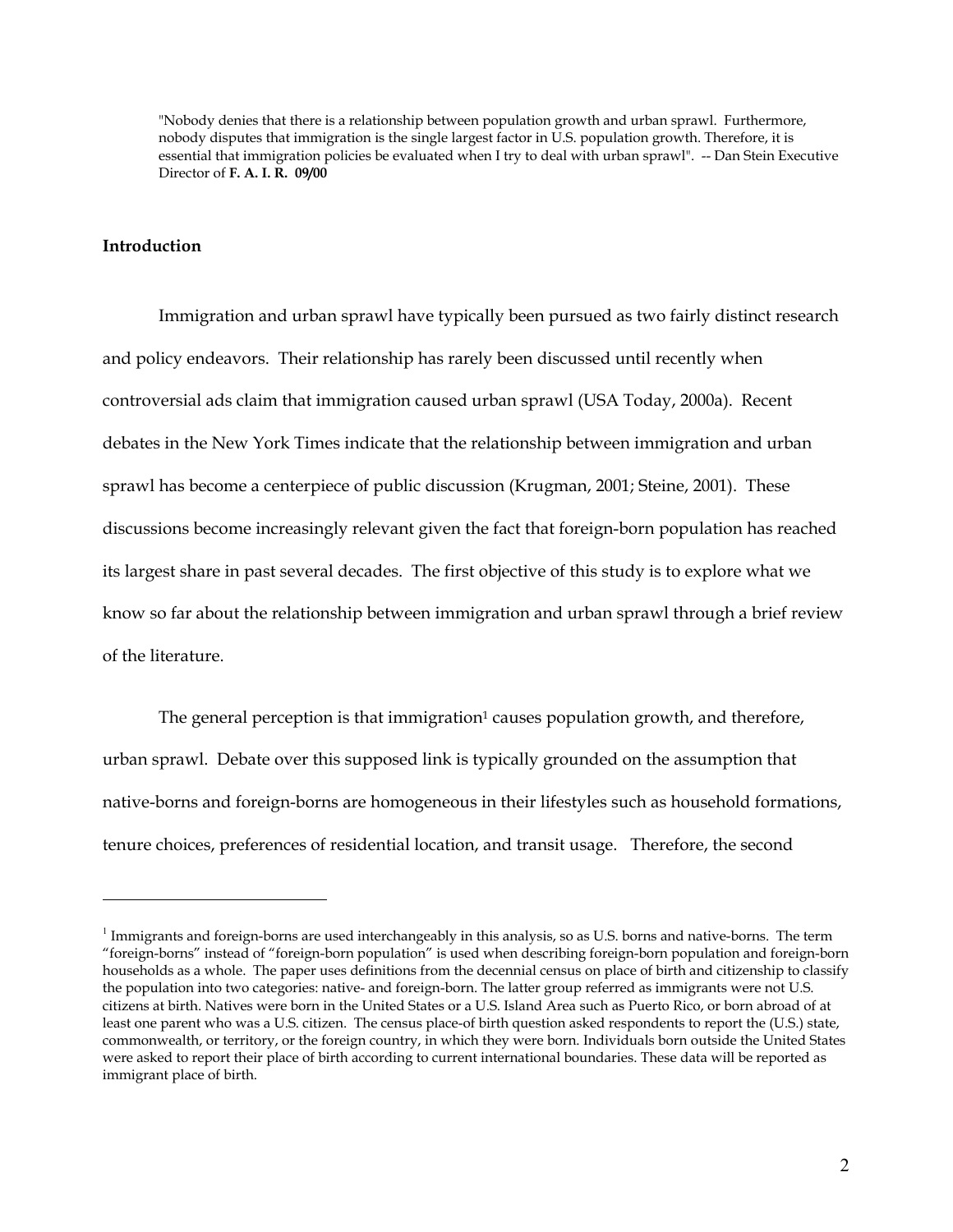objective is to test this underlying assumption through a demographic analysis. The third objective is to specifically investigate whether there is any causal linkage between immigrationgenerated population growth and urban sprawl. In lieu of the forthcoming Census 2000 data, it also presents a framework of implementing dynamic demographic analysis in the study of urban form.

The preliminary findings do not substantiate the perceived relationship between immigration-generated population growth and urban sprawl. Native-born and foreign-born populations have very different lifestyles. Consequently, growth of foreign-born population does not necessarily cause urban sprawl. Household growth rather than population growth has a much stronger causal linkage with urban sprawl. Accumulating evidence suggests that the lifestyle of native–born population is more prone to inducing urban sprawl.

#### **Structure of the Paper**

The paper proceeds as follows. In the following section, it reiterates current public debates over immigration and urban sprawl, and discusses respective policy implications. Secondly, the paper reviews relevant research. Then, the paper implements a national level demographic analysis and examines the perceived relationship between immigration-generated population growth and urban sprawl. As far as the data permit, detailed analysis is conducted to test the assumed homogeneity between native-borns and foreign-borns in stimulating urban sprawl. Finally, the paper draw preliminary conclusions based on this study and suggest topics of further research.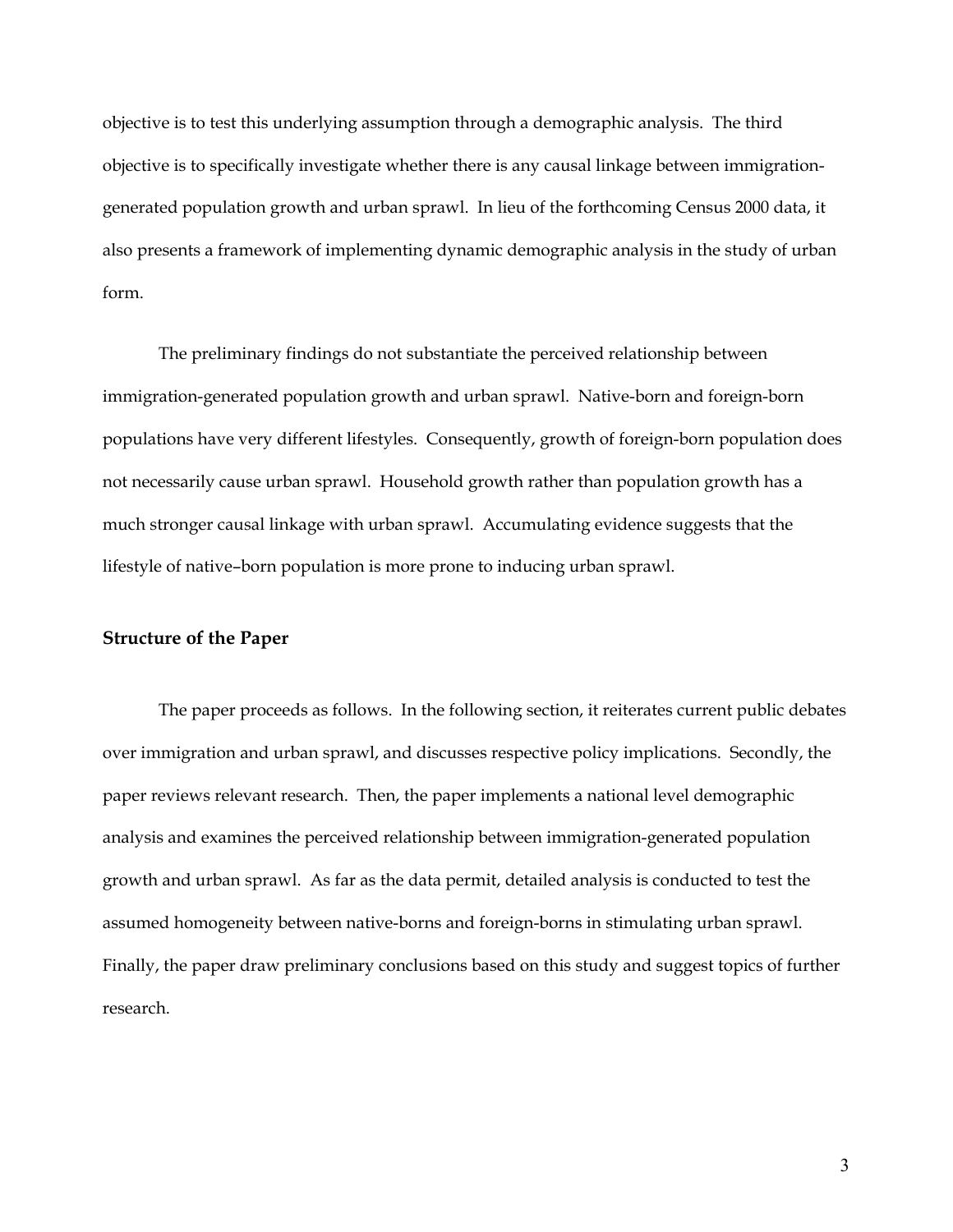# **Public Discussions**

The relationship between immigration and urban sprawl has captured increasing public attention because of the rapidly growing foreign-born population. According to the Census 2000 Supplementary Survey, about 44 percent of the nation's 30.5 million foreign-born residents, or 13.3 million people, arrived here in the 1990's (The Bureau of Census, 2001). Immigrants make up 11 percent of the country's population, the largest share since the 1930s (Fields, 2001).

Because of such dynamic population changes in recent decades, people start to ponder the impact of immigration on American society in general, and urban development in particular (Glasser, 2001; USA Today, 2000b). Some people argue for stricter immigration regulations, insisting current immigration policies have introduced too many new immigrants in a short time. Recently those people have begun to contend that immigrants have generated unchecked population growth, and therefore, induced excessive urban sprawl and dragged down the quality of life of all American people. They suggest that fewer immigrants would help curtail population growth so as to ameliorate sprawl (F. A. I. R., 2001a; Fields, 2001; USA Today, 2000a). Their logic follows conventional wisdom which holds that, everything else constant, a growing population induces more houses, more cars, and increased demand for land. Therefore, there has to be suburban expansion or urban sprawl in order to accommodate these new demands. Without rigorous examination, this perception is widely accepted among immigration restrictionists and growth control advocates (F. A. I. R., 2001b; Sierra Club, 2001).

Contesting this notion, Paul Krugman, in a recent New York Time Op-Ed, argues that population growth is the secondary contributor to current dispersed land-use pattern, citing mismanagement rather than population growth should be responsible for the sprawl problems,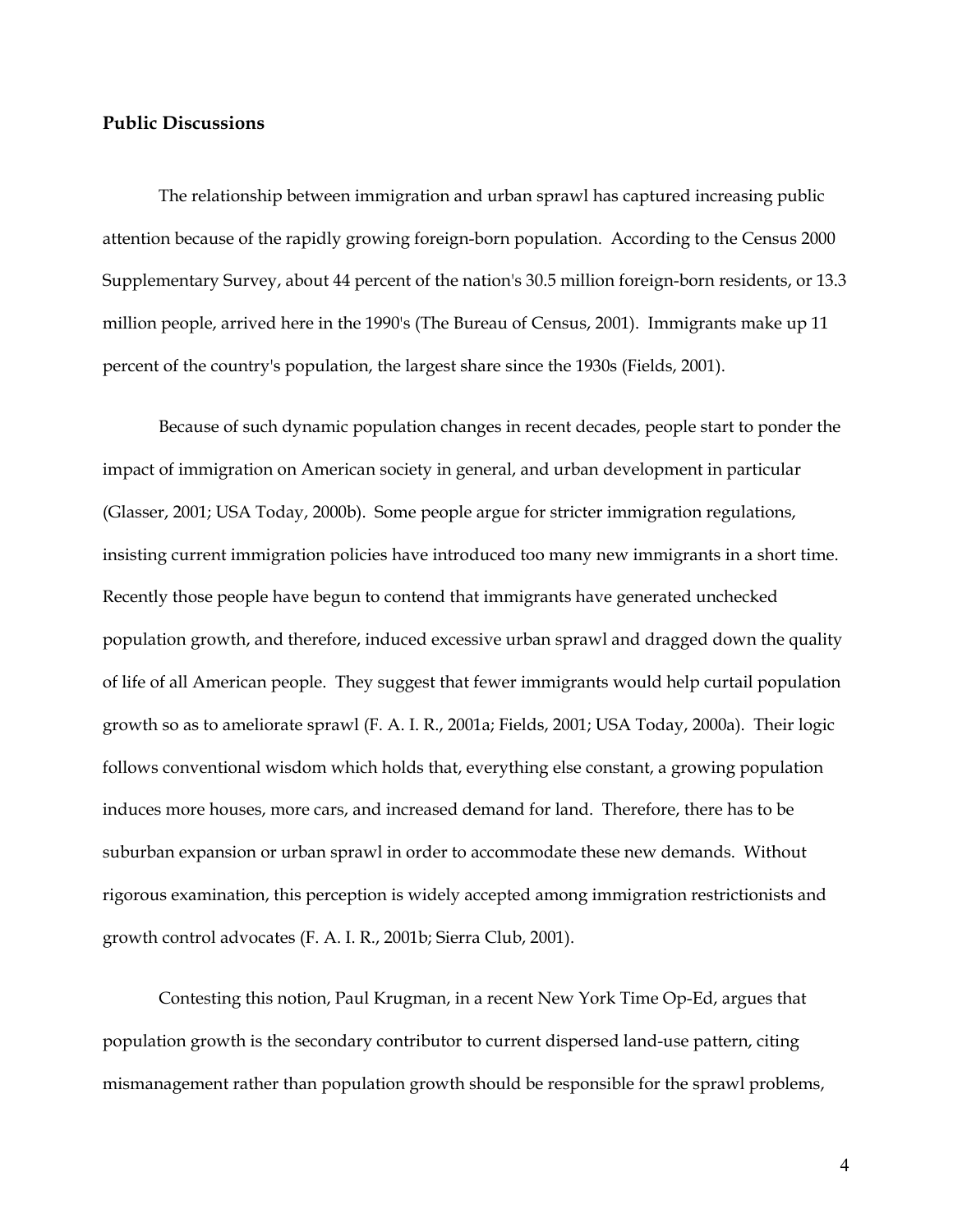such as those in Atlanta and Houston (Krugman, 2001). Gordon and Richardson suggest that the linkage between immigration and urban sprawl cannot withstand serious scrutiny. They claim that, instead of population growth, increased development is the primary cause of sprawl. Demand for new development is a reflection of consumer preference and more accessible residential mortgage (Gordon and Richardson, 2000). In addition, recent surveys show that Americans are less concerned about population growth than they were 25 years ago. The general public does not connect environmental problems to population growth (Maher, 1997). Despite such intense public debates, there is scant research that substantiates either side of the argument.

## **Policy Implications and Definitions of Urban Sprawl**

Is the connection between immigration and urban sprawl justifiable? If so, remedies may be necessary in order to uphold the quality of life of the general public. If the allegations were misguided, any public policy aimed at curbing immigration would not curtail urban sprawl or ameliorate urban decay. If the incorrect public policy were implemented, there would be few benefits arising from immigration control. The social ills that immigration restrictionists and growth control advocates fought against would still be prevalent and the American labor force would lose a key dynamic component- new immigrants. Therefore, this issue is important to urban planners and policy makers because of the significant implications for the nation's immigration policy, urban landscape, and economic activity.

In order to check the relationship between immigration and urban sprawl, a clear definition of the issue is essential. One of the greatest challenges in dealing with urban sprawl is that the definition of urban sprawl has been particularly vague and overly misused. Urban sprawl could have various connotations to different people. Growth control advocates usually articulate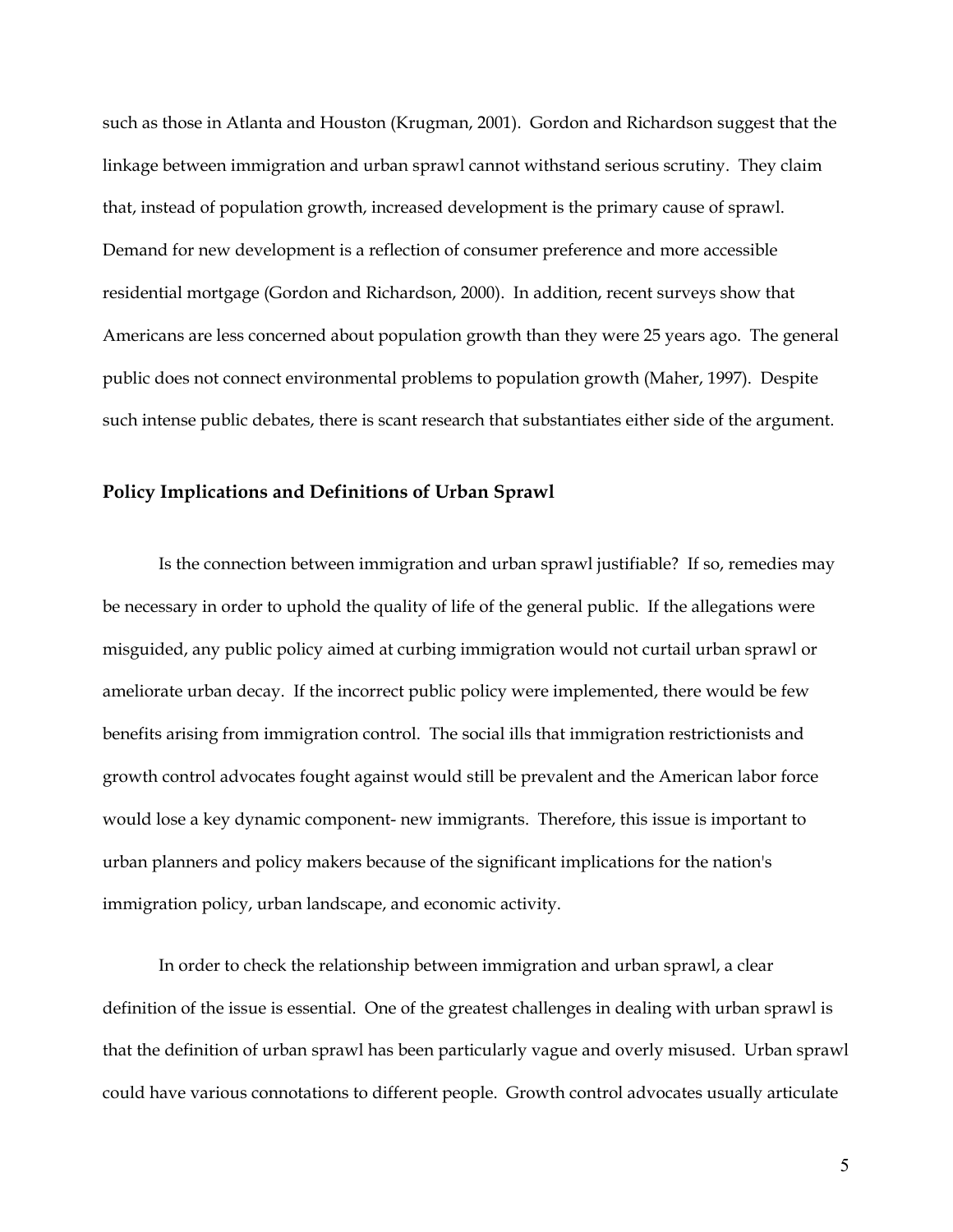the negative side of urban sprawl through definition. For instance, according to the Sierra Club, "suburban sprawl is irresponsible, poorly planned development that destroys green space, increases traffic, crowds schools, and drives up taxes "(Sierra Club, 2001). This normative definition is less constructive in academic research since it leaves less room for further discussion about specific characteristics of urban sprawl. Some other researchers define the term vaguely. Jan Brueckner identifies urban sprawl as "excessive spatial growth of cities "(Brueckner, 2000). However, it is difficult to reach consensus on what constitutes "excessive". Enrico Marcelli implies that any suburban growth constitutes urban sprawl (Marcelli, 2001). Under this definition, the causes of sprawl become almost irrelevant. This definition is not in accordance with the mainstream sprawl discussion. In current academic research, urban sprawl is broadly referred to as dispersed development occurring on the urban fringe. For instance, Edwin Mills suggest the proportion of metropolitan residents who live and work outside the central city as a way to measure sprawl (Mills, Edwin S., 1999). This development is usually characterized as low density (Audirac, Shermyen, and Smith, 1990; Ewing, 1997). There have been attempts to identify other measurements for urban sprawl (for instance, see (Galster, Hanson, Wolman, Coleman, and Freihage, 2000)). Because these alternative measurements are either immature or difficult to quantify with available data, density is still widely accepted as the standard to gauge sprawl. However, the meaning of low density and scattered development varies by region. For example, even experts on this topic could not agree on whether or not Los Angeles is an example of sprawl, because of the disagreement on the density (Ewing, 1997; Gordon and Richardson, 1997a; Gordon and Richardson, 1997b; Myers and Kitsuse, 1999). The disagreement is primarily due to their different understandings over *urban areas*. This paper uses the Metropolitan Area as the geographical boundary of urban area. The method of defining sprawl refers to land resources consumed to accommodate new urbanization or suburban expansion. As a dynamic process,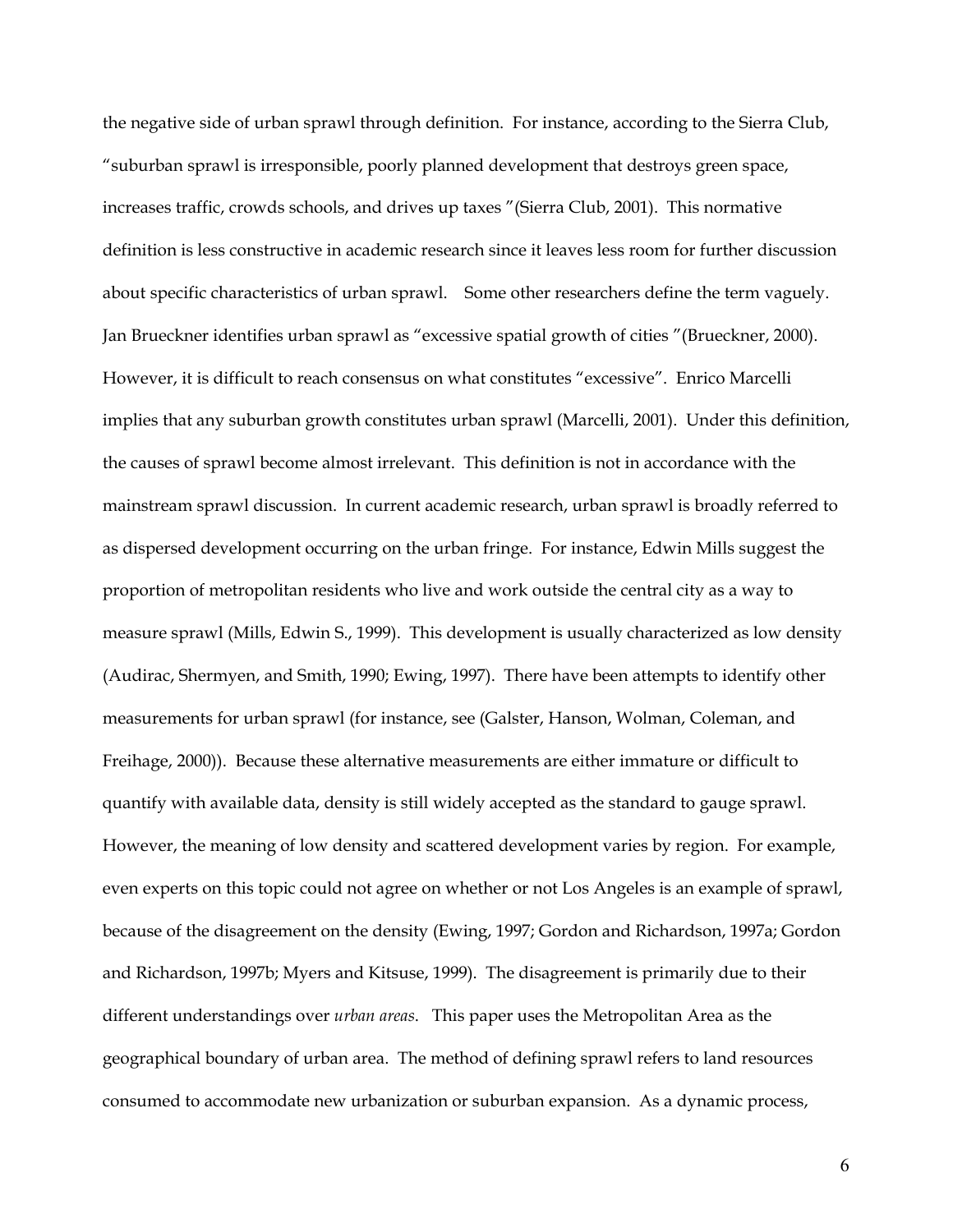urban sprawl denotes a faster urban land expansion than respective population growth. The process of urban sprawl is characterized as decreasing density in urban areas over a period of time.

#### **Relevant Research**

Excessive suburban expansion is evident in many U.S. metropolitan areas. During the last two decades the amount of urbanized build-up land in the US grew by more than 40 percent, which is 2.5 times faster than the population growth in the same period (Fulton, Pendall, Nguyen, and Harrison, 2001). The suburban expansion is in an accelerating phase. More than half of the suburban growth took place between 1992 and 1997. More than 100,000 new homes were built in 21 metropolitan areas between 1990 and 1997 (Wasserman, 2000). More than 80 percent of new housing construction took place in the suburbs (von Hoffman, 1999). Excessive suburban expansion, often defined as "urban sprawl", has drawn criticism as some people argue that such excessive suburban expansion has caused environmental degradation, social inequity, and economic inefficiency. Unchecked sprawl is both socially and financially burdensome to the society (Burchell, 1997; Freilich and Peshoff, 1997). Some researcher argues that sprawl is a byproduct of public subsidies and market deficiencies, instead of representing a market equilibrium condition. (Ewing, 1997). More specifically, the concerns include traffic congestion, encroachment of open space, air pollution, excessive dependence on non-renewable energy, and disproportionate service costs for new suburban development (Ciscel, 2001; Downs, 1998; Sierra Club, 2001; Stoel, 1999). Compared with urban sprawl, contained development or managed growth could reduce land consumption and be more cost beneficial to the region in a long run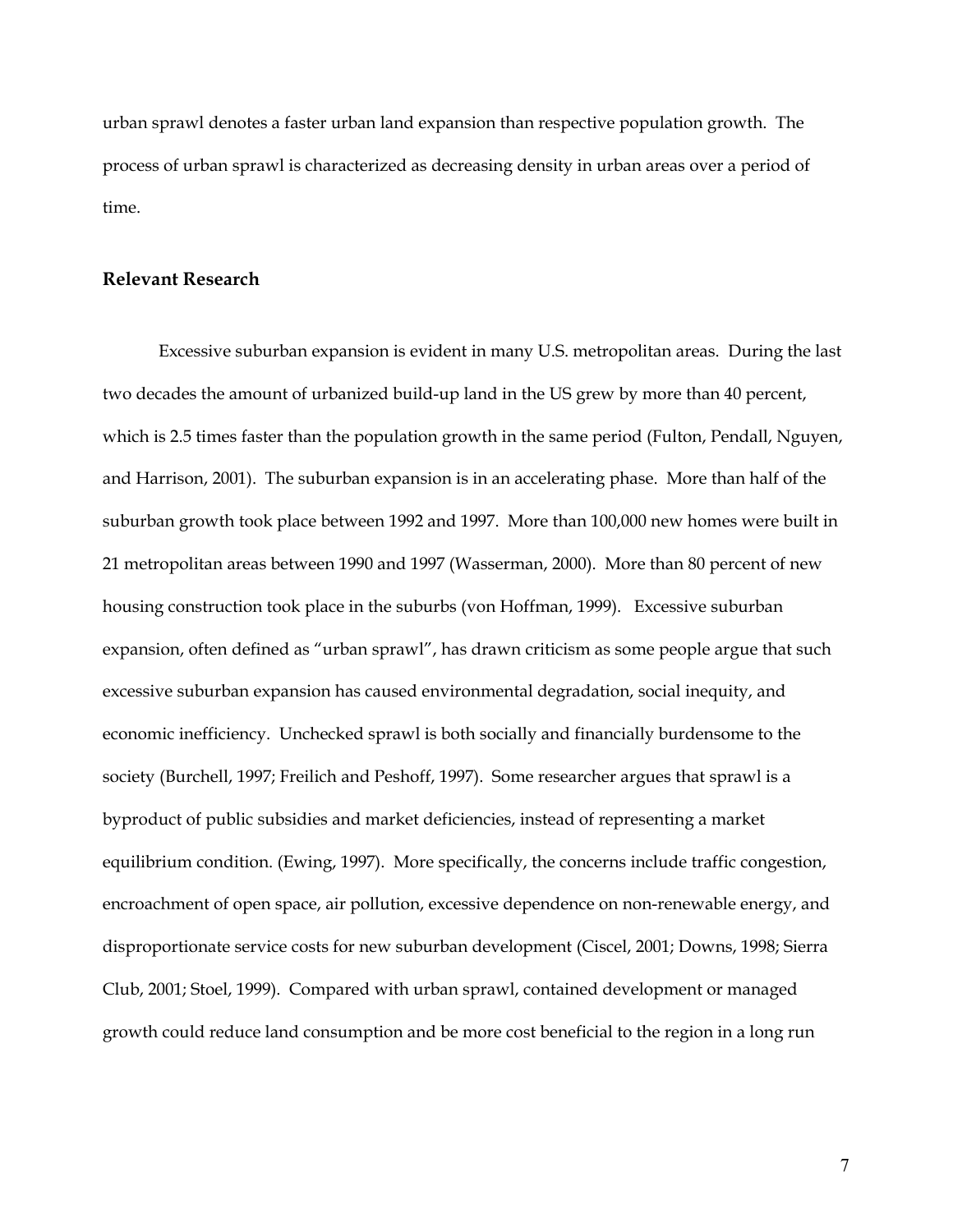(Burchell, 1997). Past research also shows a positive association between the managed growth and economic performance (Nelson and David, 2000).

Rebutting the previous assessment on urban sprawl, many urban economists argue that, given the condition of urban land markets, sprawl reflects human needs and an efficient equilibrium condition. They suggest that better pricing policies for public services should be given preference over governmental regulations. In other words, any interference with the market mechanism would only hinder the efficiency of the economic system (Gordon and Richardson, 1989; Gordon, et al., 2000; Mills, Edwin S., 1999). Previous research also finds that traffic congestion is more closely associated with economic performance rather than urban form (Cervero, 2001). In addition, urban researchers provide ambivalent results over the claim that higher-density urban form promotes social equity and stronger social ties (Burton, 2000; Freeman, 2001). It is also inconclusive whether urban sprawl, by encroaching farmland, has an adverse impact on the environment or the economy as a whole (Knaap, 2000). Furthermore, Downs suggests that sprawl has little or no impact on urban decline (Downs, 1999). Past research also indicates that urban containment policies may have an unintended consequence on housing affordability as cities approach their limits and land prices appreciate faster than they would otherwise (Brueckner, 2000; Kahn, 2001; Knaap and Hopkins, 2001).

Despite such hot debates on whether urban sprawl is a negative form of urban development, there is seldom disagreement on the notion that population growth is the major contributor to urban sprawl (Downs, 1998; Ewing, 1997; Levine, 1997; Mieszkowski and Mills, 1993). This also presents a great need for research on the nature and causes of urban sprawl (Nelson and Dueker, 1993). Anthony Downs describes that population growth caused U.S. metropolitan areas to grow rapidly after 1940, while many large older cities also experienced a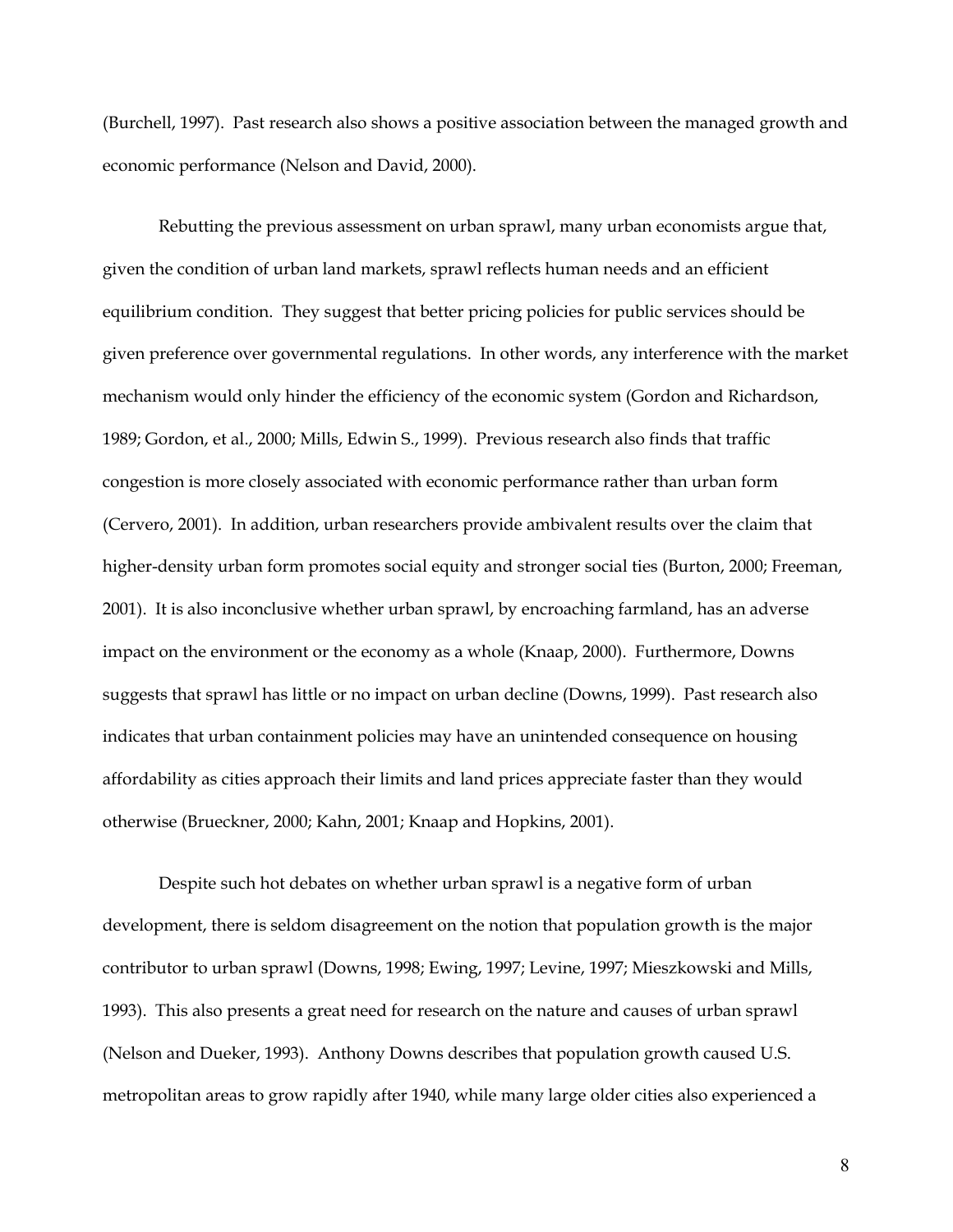decline in population (Downs, 1997). Thurston and Yezer find that suburbanization of the residential population is enhanced by rising income and suburbanization of employment. Suburbanization of the population promotes decentralization of the service and retail sectors (Thurston and Yezer, 1994). Furthermore, Jan Brueckner considers population growth one of the three fundamental forces of urban sprawl, in addition to the rise in household incomes and the decline in the cost of commuting (Brueckner, 2000). Through an economic analysis, Brueckner reaffirms his argument that population growth should be responsible for urban sprawl (Brueckner, 2001). Since immigration has been the main source of recent population growth, it is consequential to establish a causal relation between immigration and urban sprawl. Furthermore, a recent Bank of America report identifies that population growth in California has fueled the traditional suburban development patterns, namely urban sprawl. Although not clearly stated, immigration, as a source of population growth was blamed as one cause of such unchecked development (Bank of America, 1995, p.3). It is residential development characterized as lowered density on the urban fringe that causes urban sprawl. Therefore, these arguments are based on the assumption that population growth was the direct cause of household growth on the urban fringe. Different from the large number of studies that connect population growth with urban sprawl, one study suggests that the relation is rather complex between population growth and changes in density (Fonseca and Wong, 2000). Their study finds that the most densely populated states and places have become even more densely populated. Population growth has caused densification in very few highly populated areas.

Most of the research connecting population growth with urban sprawl is also based on the assumption that the population is homogeneous in its lifestyles. The following demographic analysis is to check whether such homogeneity exits among different groups of people. The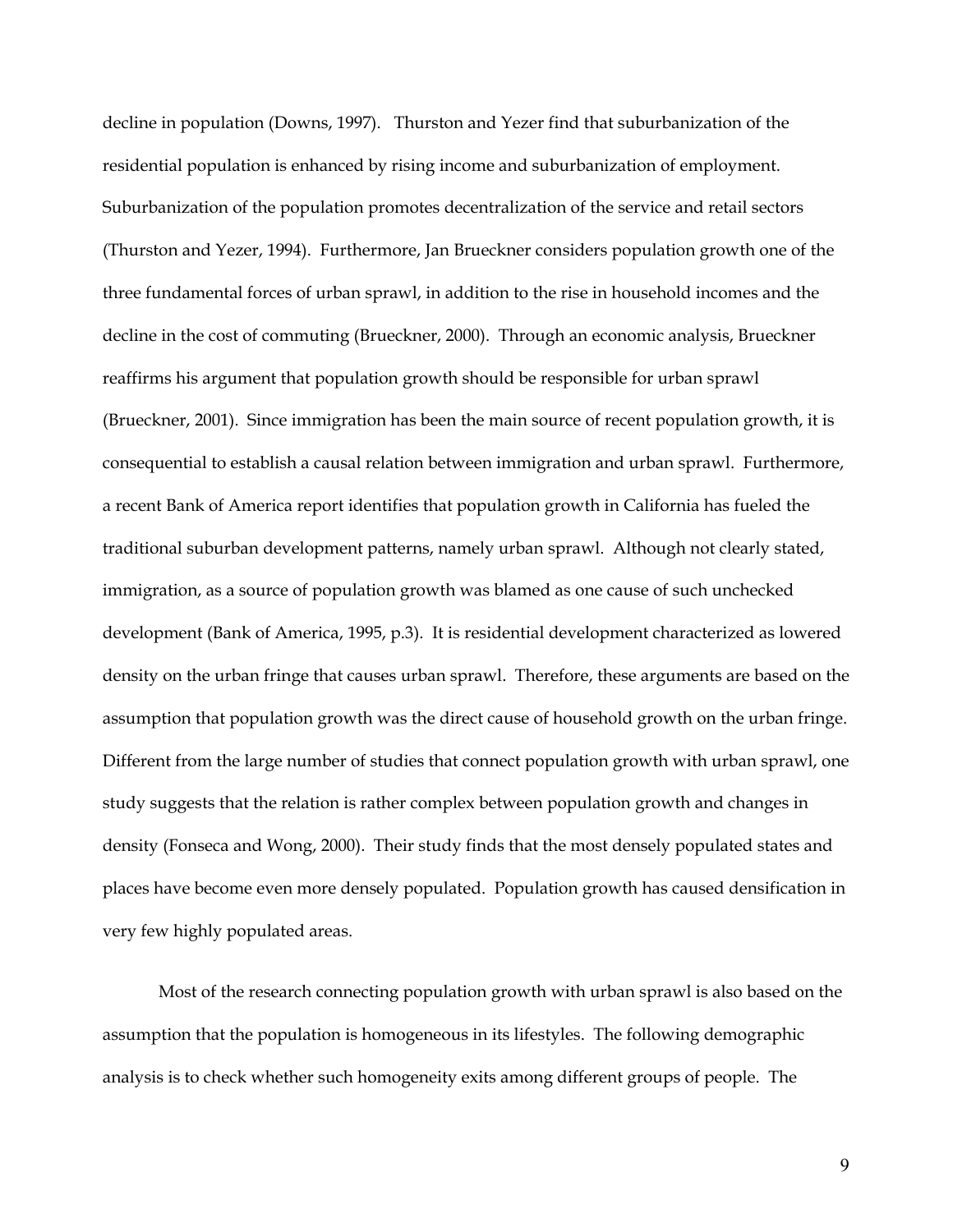research hypothesis is that there is a significant heterogeneity between native-born and foreignborn populations in terms of their lifestyles. Therefore, immigrants who have been the major contributor to population growth may not necessarily have induced urban sprawl. Without carefully analyzing the demographic components of the population growth, it is risky to draw any causal connection between immigration and urban sprawl.

Very few researchers so far have utilized demographic analysis in the study of urban form. Dowell Myers suggests that demographic changes have not been properly recognized in urban theory and policy. Dynamic demographic analysis pertaining to a changing population is particularly important to urban policy (Myers, 1999). Presented in the following section, this study incorporates dynamic demographic analysis, probing the general relation between immigration and urban sprawl through a macro level study of the whole U.S.

#### **Data Sources, Definitions, and Geography of the Analysis**

## *Data Source*

<u>.</u>

Primarily based on the Census PUMS (Public Use Micro Sample)2 data in 1980 and 1990, this demographic analysis is to reveal the changes between 1980 and 1990, check the underlying assumption of homogeneous lifestyles between native-born and foreign-born populations, and examine how immigration-generated population growth is connected with urban sprawl. Specifically, this paper looks at population and household growth, household formation, tenure choice, occupancy of new residential development, choices of residential location, and transit usage for work-trips.

<sup>&</sup>lt;sup>2</sup> Both the 1% and the 5% data will be utilized in the analysis. PUMS 5% data in 1990 does not provide a comparable geography for the central city as that in 1980. Therefore, the 1% data will be used in 1980.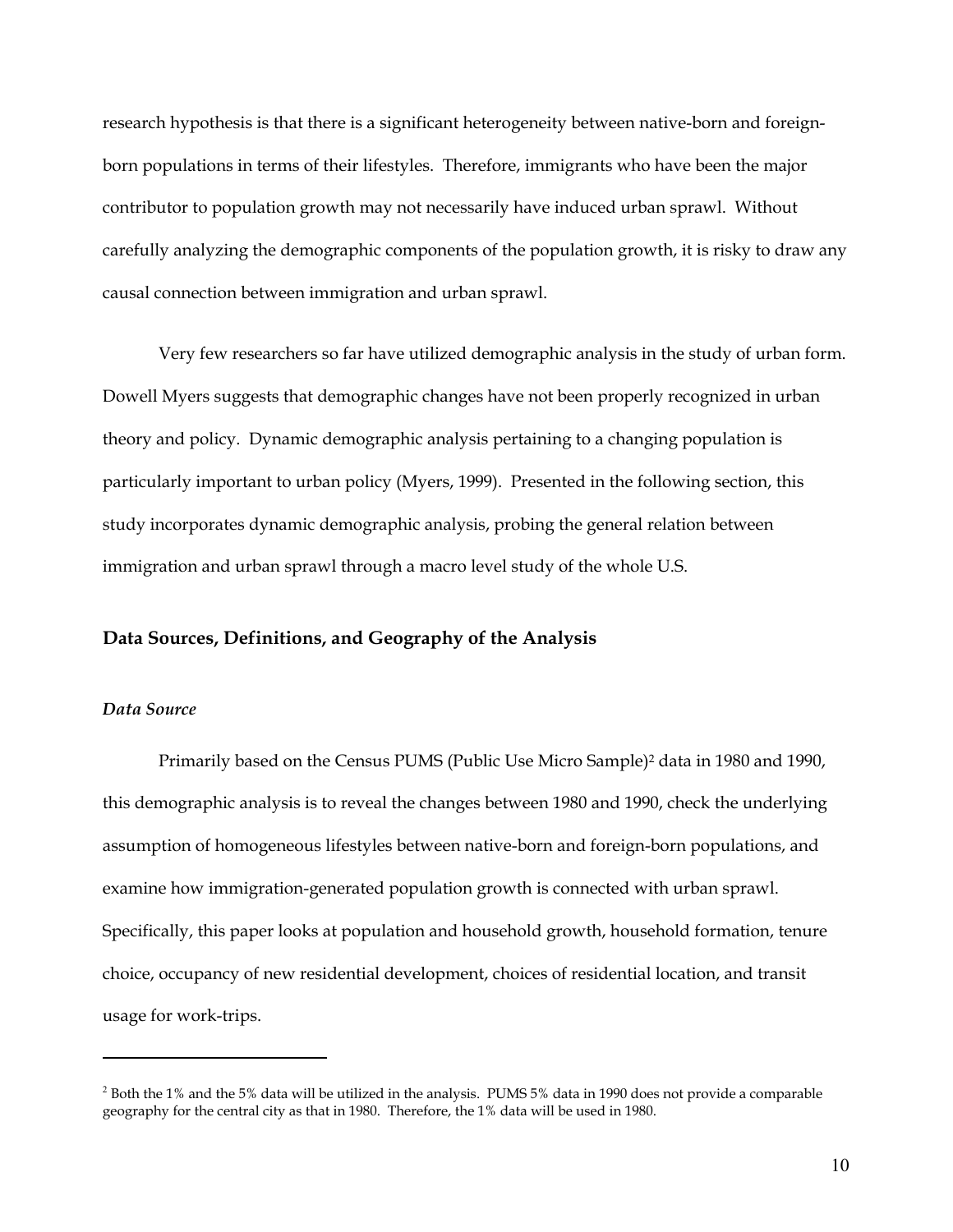#### *Geography and Comparability*

<u>.</u>

This analysis breaks down the primary residential location into three major groups which are those who reside inside the central city, outside the central city and inside the metropolitan area, and outside the metropolitan area. This analysis focuses on the U.S. as a whole and uses the Metropolitan Area (MA)<sup>3</sup> geographic construct instead of the Urbanized Area (UA)<sup>4</sup> construct to define the metropolitan boundary. This is because the metropolitan area boundaries are much more consistent between 1980 and 1990 and provide a much better comparability of areas over time than the urban area boundaries (Kasarda, Appold, Sweeney, and Sieff, 1997; Myers, 1992). Rural area is referred as region outside the metropolitan area boundary.

Although the metropolitan area boundaries were fairly consistent between 1980 and 1990, the geographic matching could still be problematic under certain circumstances as observed by Ellis, Reibel, and Wright (Ellis, Reibel, and Wright, 1997; Ellis, Reibel, and Wright, 1999). They note that, due to the boundary adjustment by the Census Bureau, some metropolitan areas grew larger and some became smaller from 1980 to 1990. Such problems could be significant in smaller areas or rapidly growing regions. At the local level, boundary shifts across metropolitan areas compromise the integrity of the data for comparative urban analysis over time. Ellis, Reibel, and Wright also observe that the mismatch problem is substantial when the research is conducted at the PUMA level. The problem could also be significant when the study looks at very narrowed subjects such as women's labor participation and interurban migration analysis, which are very

 $3$  According to the Census Bureau, Metropolitan Area (MA) refers to a core area with a large population nucleus, plus adjacent communities having a high degree of economic and social integration with that core.

<sup>4</sup> According to the Census Bureau, (UA) An area consisting of a central place(s) and adjacent territory with a general population density of at least 1,000 people per square mile of land area that together have a minimum residential population of at least 50,000 people. The Census Bureau uses published criteria to determine the qualification and boundaries of UAs.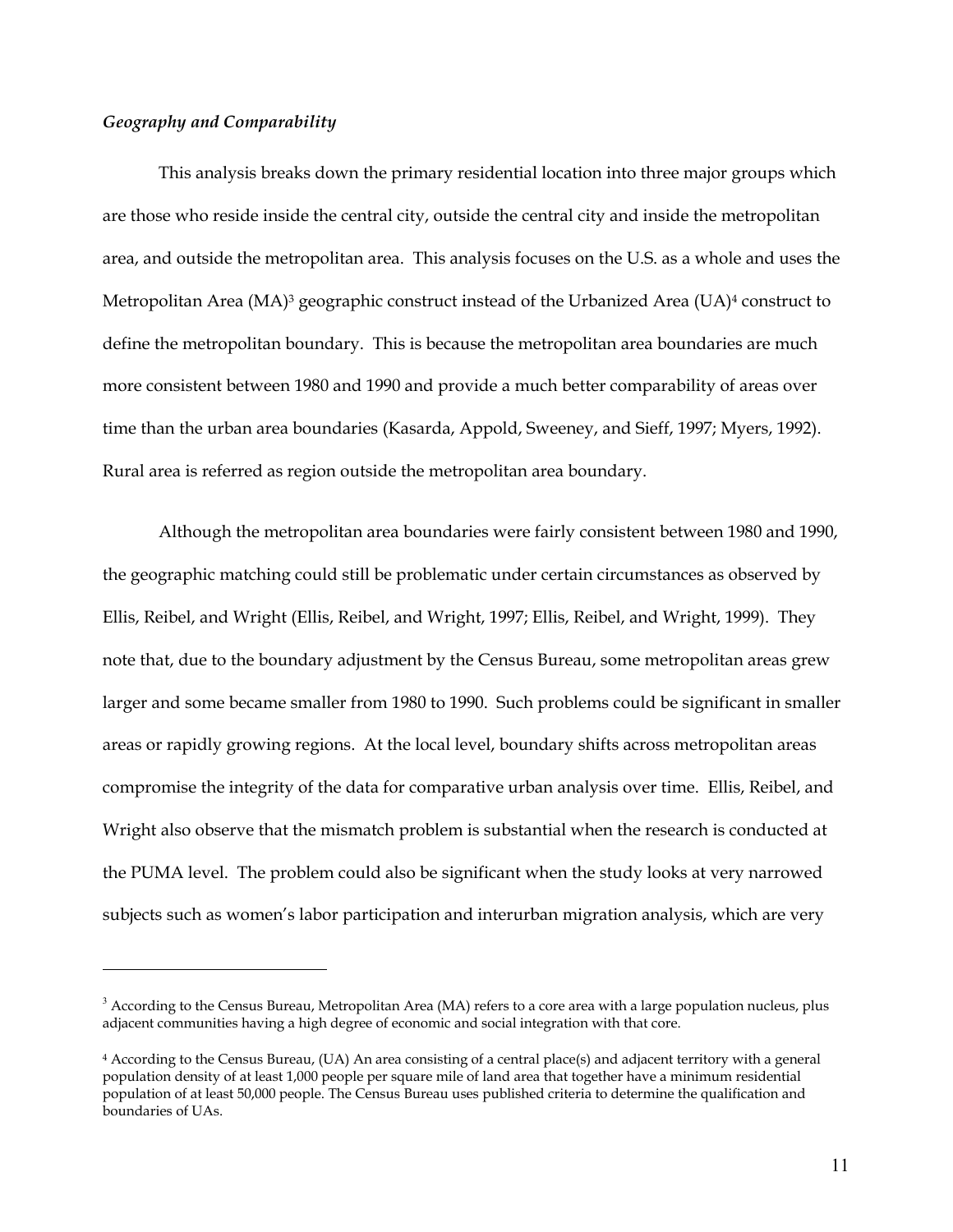sensitive to the boundary shifts (Ellis, et al., 1999). Despite these concerns, the boundary shifts are not expected to present a problem in this analysis. Most immigrants lived in large metropolitan areas, such as Los Angeles, San Francisco, and New York where the geographic boundary shifts between 1980 and 1990 were not significant. The boundary mismatch problem has a crossing-out effect at the national level. In addition, this paper conducts the analysis on major data categories such as population and number of households, which are not so sensitive to the boundary shifts. Although it would be ideal to have the boundaries of all metropolitan areas perfectly matched between 1980 and 1990, there has not been such an adjustment procedure<sup>5</sup>. Consequently, this analysis follows the available Metropolitan Area boundaries without any adjustment. This is in accordance with most previous comparative studies at the Metropolitan Area level (for example, see (Barnard and Krautmann, 1988; Fonseca, et al., 2000; Gordon, Richardson, and Yu, 1998; Long and Nucci, 1997b; Long and Nucci, 1997a; Mills, Edwin S. and Lubuele, 1995)).

One part in the following section analysis utilizes the Central City construct<sup>6</sup>. The boundaries of the central cities<sup>7</sup> present another concern regarding the geographic changes in the 1980s. Ottensmann notes that there has been a significant change in the concept of central city between 1980 and 1990 (Ottensmann, 1996). He found that the new definition added 107 new central cities while 21 municipalities lost their central city designations between 1980 and 1990.

<sup>5</sup> Perhaps the most widely used boundary adjustment procedure is provided by Ellis, Reibel, and Wright (1999), which covers 101 MAs and 64% of all the U.S. population. However, this procedure does not include small Metropolitan Areas where a large percentage of native-borns live. In this analysis, implementing the procedure in Ellis et. all (1999) may generate a different type of bias by under-bounding native-borns which could be even more problematic than the boundary mismatch.

 $6$  The central city construct in 1990 is available only at the PUMS 1% data. Therefore, we use the PUMS 1% dataset when the central city construct is involved.

<sup>7</sup> According to the Census Bureau, central city refers to the largest place in a metropolitan area and, in some areas, one or more additional places that meet official standards. A few primary metropolitan statistical areas do not have a central city.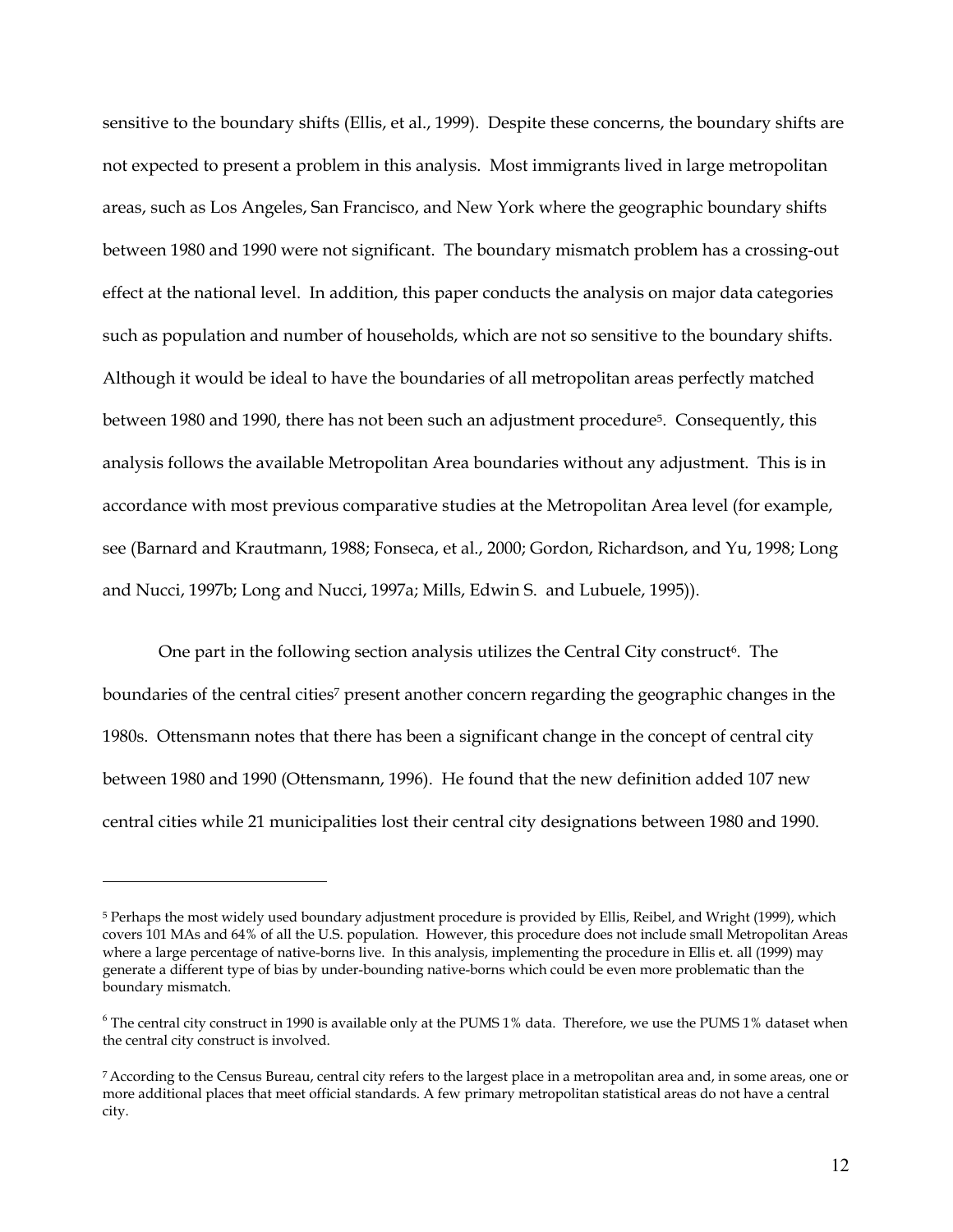Ottensmann (1996) observes that central cities as a whole experienced a 10.6 percentage increase in population after adding all the new central cities. There have been attempts to adjust for this problem. Alba et. all adjust the geography based on a series of simulation procedure (Alba, Logan, Stults, Marzan, and Zhang, 1999). Since their research has to utilize the PUMS 5% data to achieve more detail information on race-ethnicity, the adjustment procedure suffers from loss of territory from 1980 to 1990. Therefore, it is not suitable for this analysis. Some other studies choose only a limited number of central cities in their sample for comparison in order to avoid the mismatch problem (for instance, see (Galster, Metzger, and Waite, 1999; Kasarda, et al., 1997)). These methods are not appropriate for this analysis either, since the selection process is subjective and the selected central cities may not be representative of the central cities in general. As with the argument in the previous section, the geographic shifts of the central cities are not a major concern in this study, since this analysis only focuses on trends at the national level and includes all the population into the sample. In addition, enlarged central cities would only strengthen the results if there were significant out-migration from the central cities. In this case, the geography of the central cities has been enlarged and the total area outside central cities while inside metropolitan areas shrunk from 1980 to 1990. Many studies at national level do not deliberately adjust for the geography (for example, see (Hill, E. W., Brennan, and Wolman, 1998; Hill, Edward W. and Wolman, 1997)). However, it is necessary to interpret the demographic analysis with caution and keep in mind the potential implications of the geographic shifts problem.

## *Demographic Methods, Categorization, and Time Horizon*

The subsequent analysis employs two methods to analyze the changes between 1980 and 1990. The first follows a "cohort approach" to compare settled immigrants in 1990 with all (settled plus new) immigrants in 1980. Immigrant cohorts are fixed in membership, defined by the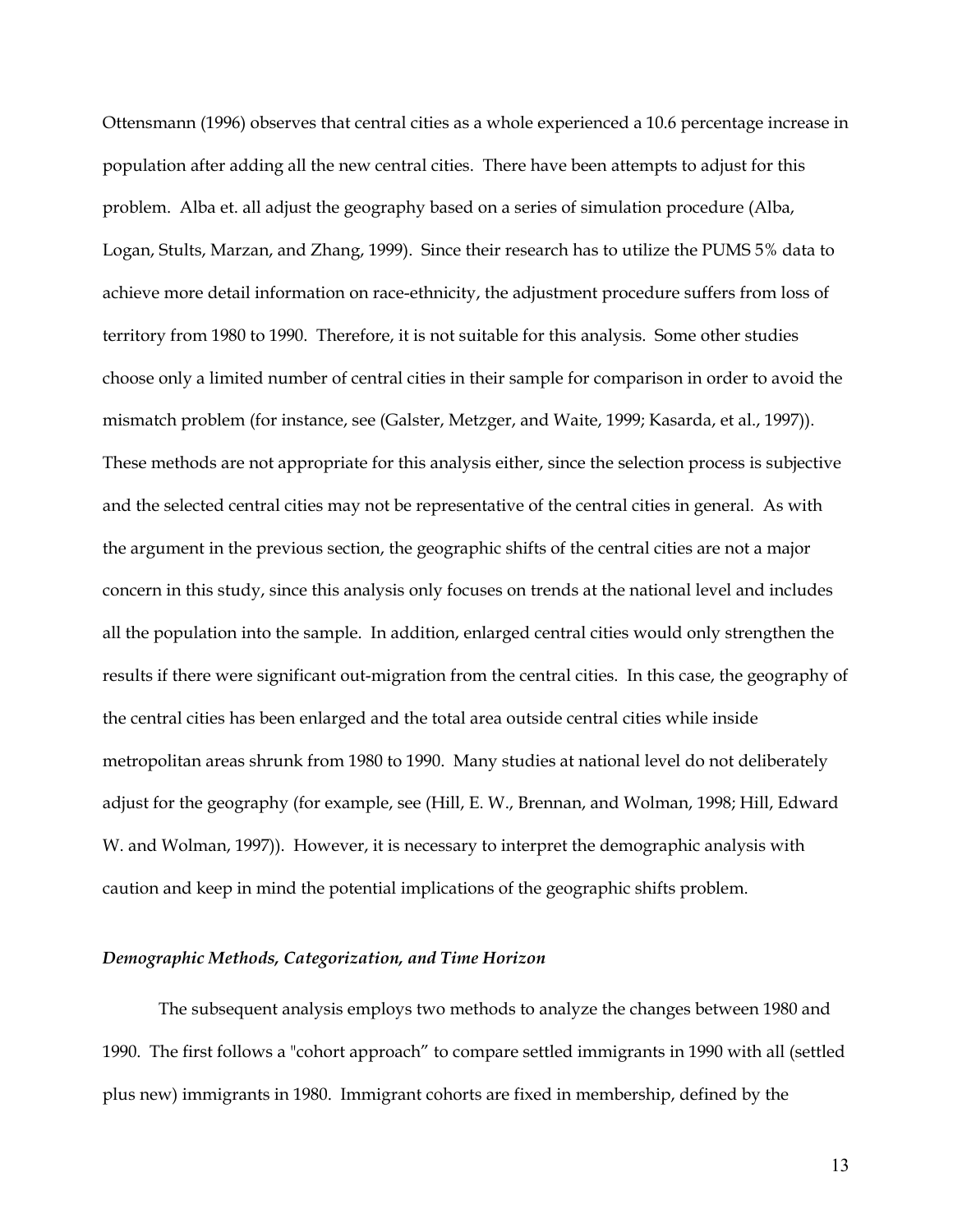member's immigration status or recency of arrival, such as arrived in the U.S. before 1980 or after 1980. This is to discover the longitudinal progress of the immigrant cohort arrived in the U.S. before 1980 in the 10-year period between 1980 and 1990, as well as examine how newly arrived immigrant cohort behaved in 1990<sup>8</sup>. The second approach is called "immigrant group approach", which compares the settled immigrants in 1980 with the settled immigrants in 1990, as are the new immigrants (arrived in the last 10 years) in 1980 and 1990. This comparison is to see the compositional changes of immigrants between 1980 and 1990. The two approaches will also capture the changes of U.S. –borns in the 10-year period between 1980 and 1990. The two methods treat U.S. -borns in the same way, since the membership and immigration status of U.S. -borns remained the same between 1980 and 1990 except for aging. The two approaches look at different perspectives of the changes and form various contrasts<sup>9</sup>. To be consistent with previous research, the household status in this analysis is dependent on the immigration status of the householder<sup>10</sup>.

<sup>8</sup> For research utilizing similar method, please see MYERS, D. (1999). "Demographic Dynamism and Metropolitan Change: Comparison of Los Angeles, New York, Chicago, and Washington, D.C." *Housing Policy Debate* 10(4), pp. 919- 955.

MYERS, D. and PARK, J. (1999). "The Role of Occupational Achievement in Homeownership Attainment by Immigrants and Native Borns in Five Metropolitan Areas." *Journal of Housing Research* 10(1), pp. 61-93.

 $9$  In line with the two demographic methods, this analysis utilizes two ways to categorize population and households based on their immigration status or recency of arrival. The first way follows the cohort approach, categorizing all the people into three groups which are U.S. -borns (born in the U.S.), immigrants who arrived before 1980, and immigrant who arrived after 1980. The membership is fixed in both 1980 and 1990. The second approach follows the immigrant group approach, separating people into three groups which are U.S. –borns, settled immigrants who arrived here more than 10 years, and new immigrants who just arrived in the U.S. within last 10 years. In the second approach, members of the comparable groups have the same immigration status or recency of arrival between 1980 and 1990.

<sup>&</sup>lt;sup>10</sup> It is possible that new immigrants may temporarily stay with their settled relatives upon arrivals. Therefore, measuring the immigration status of the householder might hide the status of a small number of recent arrivals. Since the way the research defines immigration status is consistent between 1980 and 1990 and this research is to measure the dynamic changes in the decade, this does not appear to be a major concern to the robustness of the research.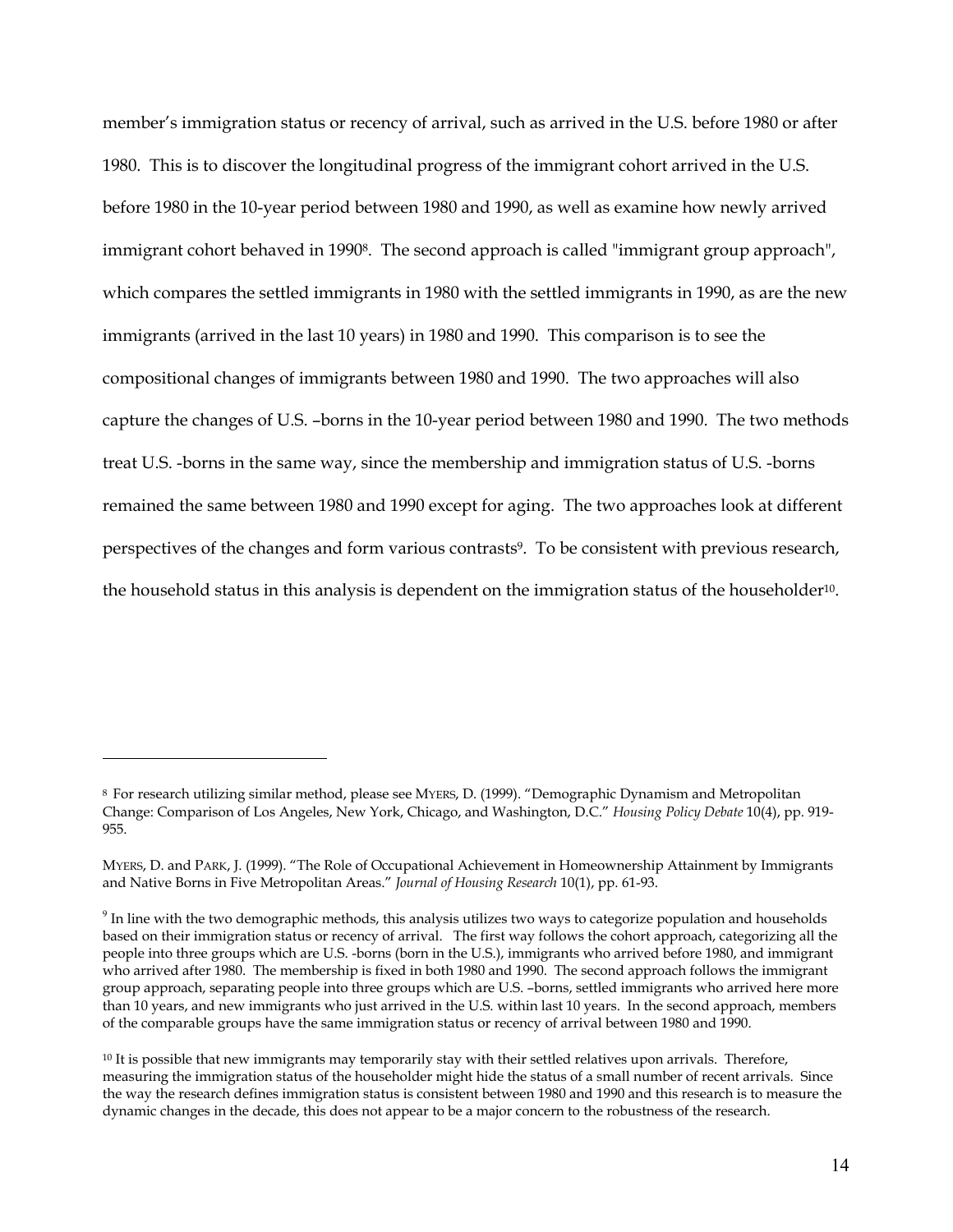The time dimension of this analysis is from 1980 to 1990. The 2000 Census microdata is not yet available and no other data is fully comparable with the Census in terms of accuracy and comprehensiveness<sup>11</sup>.

## **Demographic Analysis**

#### *Population and Number of Household*

Population growth and housing development, two primary factors driving urban growth, are mutually supported. Myers suggests that, at the national or regional level, population growth precedes housing development. And the population growth is encouraged by regional employment growth (Myers, 1992, p.58). However, it is unclear whether household growth was proportional to population growth between 1980 and 1990.

## **TABLE I. (ABOUT HERE)**

The population growth rate of U.S. –borns was lower than that of immigrants. Because of their large base number, U.S. -borns generated about three-fifths of the total population growth, (See Table I.) The total population in the U.S. increased from 227 million in 1980 to 248 million in 1990, or by 10 percent.

## **TABLE II. (ABOUT HERE)**

1

Household growth outpaced population growth. U.S. –borns contributed about threefourths of the total household growth, outgrowing immigrants. The total number of households

<sup>11</sup> Produced by the Census Bureau, the current population survey (CPS) is anther data source for this type of demographic analysis. However, the mechanism of the CPS is not exactly the same as the Census. Therefore, there is some inconsistency between the two data sources, which is not suitable for comparative study.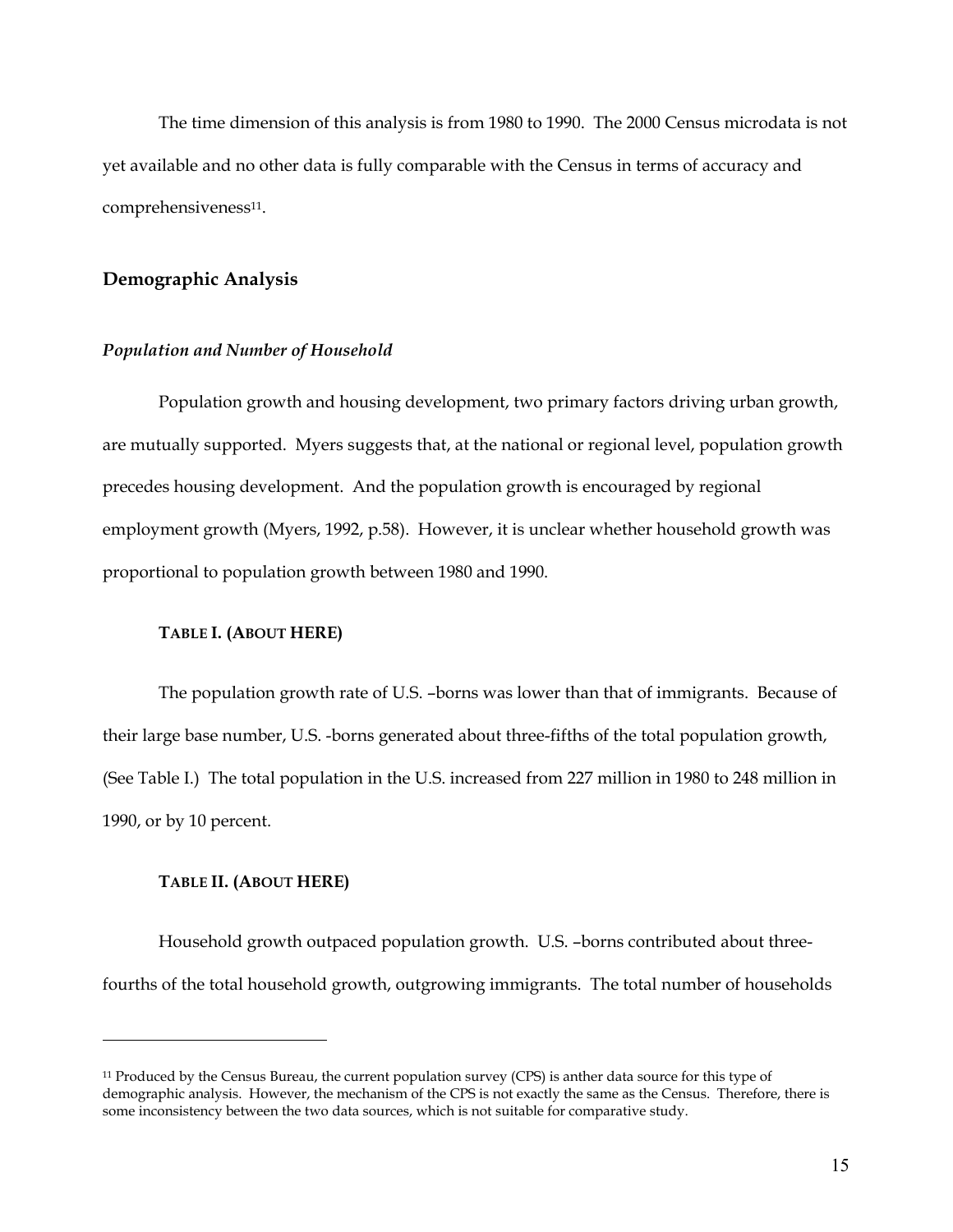increased from 80.5 million in 1980 to 91.8million in 1990 by a total of 11.3 million, or by 14 percent. (See Table II.) For the same period, the rate of household growth was 4 percentage-points higher than the rate of population growth. Therefore, household size on average became smaller in the 1980s. With increasing population and decreasing average household size, there has to be more new housing to accommodate the expanding housing demand.

Compared with population growth, household growth has a much stronger relationship with urban sprawl. This is because household growth is directly linked to new housing development. New housing is usually characterized as bigger lot size and lower density than old housing (Clark and Dieleman, 1996), which has a strong implication to urban sprawl.

#### **TABLE III. (ABOUT HERE)**

#### **FIGURE 1. (ABOUT HERE)**

1

Population and household growth indicates distinctive pattern between native-borns and foreign-borns. Compared with foreign-borns, native-borns had a much higher growth rate in the number of households relative to population growth. (See Table III and Figure 1.) Disregarding factors such as income and age profile, had native- borns behaved like foreign-borns in household formation, native-borns would have added only 4.0 million instead of 8.5 million households, or less than half of the actual household growth<sup>12</sup>. Native-borns had a stronger influence on urban

<sup>12</sup> Immigrants contributed 8.8 million more people and 2.8 million more households. At the same time, the population and household growth among native-borns are 12.4 million and 8.5million respectively. If the growth rate among the native borns were the same as the foreign-borns, the number of native-born households would have increased by 4.0 million. Therefore, native-borns have added an extra of 4.5 million households or 114% more than if they would behave like foreign-borns.

Dowell Myers suggested that the differences in household formation between native-borns and foreign-borns were primarily due to their different age profiles, income, and many other factors. Therefore, it may not be appropriate to assume that native-borns could behave like foreign-borns. The constructive suggestion is well taken. The main purpose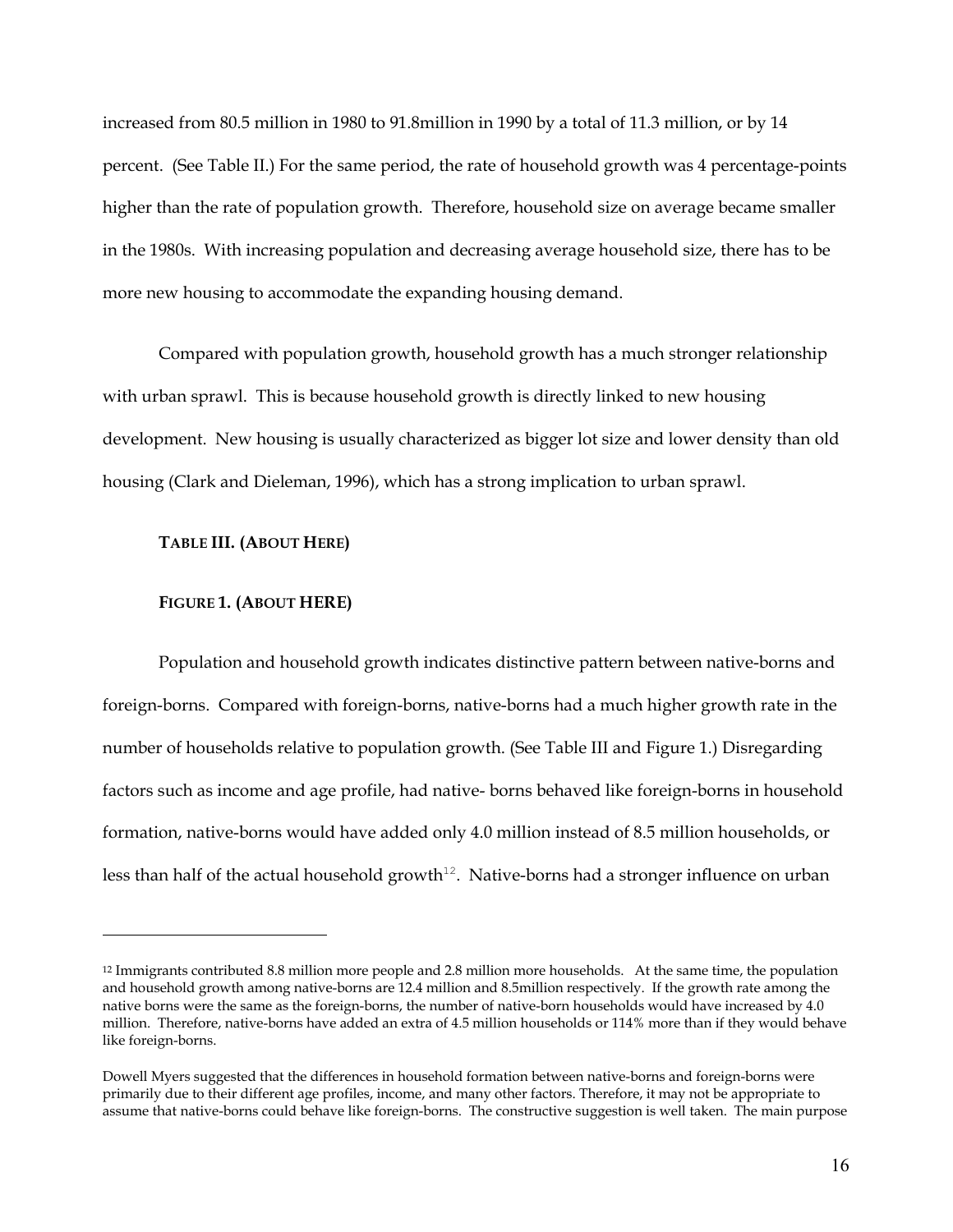form than foreign-borns given the fact that, with the same rate of population growth, the household growth rate among U.S. -borns was much higher than that of their immigrant counterparts. Because of the differences between native-borns and foreign-borns in generating household growth, the connection between population and household growth is not consistent.

The analysis in this section demonstrates that population and household growth is very different between native-borns and foreign-borns. With the same population growth, nativeborns would create a higher rate of household growth than foreign-borns, therefore, have stronger implication to urban form13.

# *Household Formation*

1

#### **FIGURE 2. (ABOUT HERE)**

There is a distinctive pattern between native-borns and foreign-borns in household formations. Native-borns formed new households at a faster pace than their population growth. Headship rates<sup>14</sup> among immigrants decreased in the 1980s<sup>15</sup>, which clearly indicates that household size among immigrants both new and settled increased during that period of time.

14 Headship Rate denotes % of total population in a group of people who are householders (owners + renters)

of this comparison is to reveal how much difference there is between foreign-borns and native-borns in household formation rather than to establish the causes of such differences.

<sup>&</sup>lt;sup>13</sup> There are several reasons that could have caused the differences between native-borns and foreign-borns in the household growth. Native-borns tend to have higher income and mobility. Therefore, they have more liberty of residential choice. It is also more affordable for native-born population to move to the suburbs and reside in larger lot sized areas. Next, native-born population is more likely to be older and empty nester than foreign-born population. Native-born population has a lower fertility rate that foreign-born population. Therefore, the family size of native-born population is more likely to be small. Moreover, I speculate that cultural differences between native-born and foreignborn populations could also have an impact on the household growth. Further research is necessary to identify all the possible causes of such differences and see whether such causes are permanent or temporary in order to predicate the future trends of the relationship between population and household growth.

<sup>&</sup>lt;sup>15</sup> This comparison is somewhat different from the previous one in the sense that it compares settled immigrants in 1980 with that in 1990, so as the new immigrants, instead of comparing settled immigrants in 1990 with settled and new immigrants in 1980. This is to show the changes in household formation between the two decades.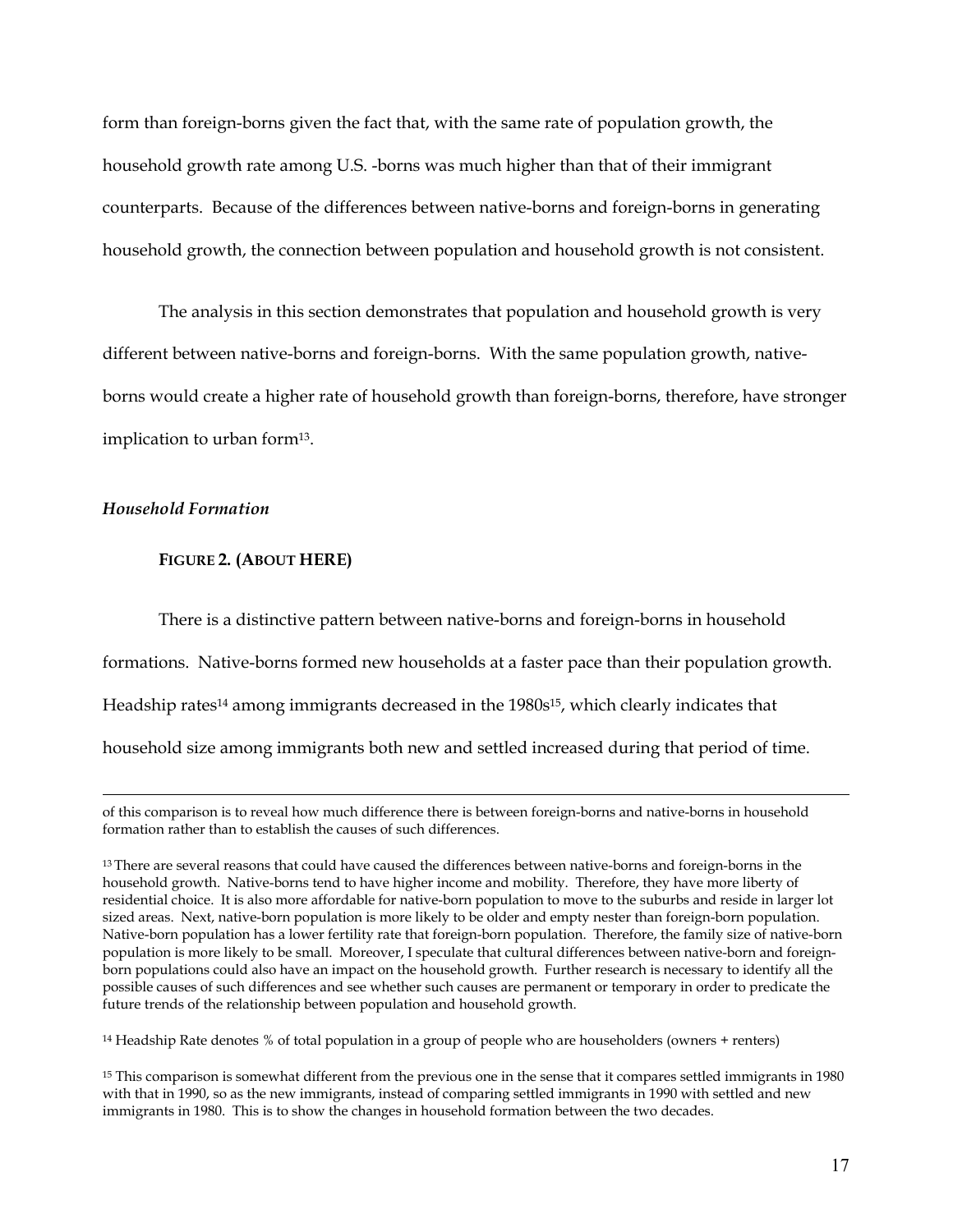(See Figure 2.) In other words, household growth rate was smaller than population growth rate among foreign-borns. On the other hand, the headship rate among native-borns increased in the 1980s, which shows that the household size among native-borns shrank.

#### *Household's Tenure Choice*

#### **FIGURE 3. 4. (ABOUT HERE)**

The changes in homeownership rates were also different among native-born population, settled immigrants, and recent arrivals. Native-born population created a higher proportional demand for owner-occupied housing. Both settled immigrants and recent arrivals had experienced a downturn in homeownership attainment between 1980 and 1990, even as nativeborns still enjoyed uprising homeownership rates. (See Figure 3.)

#### **TABLE IV. (ABOUT HERE)**

Household growth among native-borns was primarily among owner households while new immigrant households are mostly renter households. Although the absolute household growth of native-borns was two times faster than that of foreign-borns, the absolute growth of owner household among native-borns was 4 times faster than that of foreign-borns. (See Figure 4 and Table IV.) At the same time, the absolute renter household growth was almost the same between native-borns and foreign-borns. Compared with native-borns, foreign-born households had a weaker impact on urban sprawl with the same growth of number of households, because foreign-born households were more likely to be renters. Rental units are mostly multifamily housing located in higher density regions.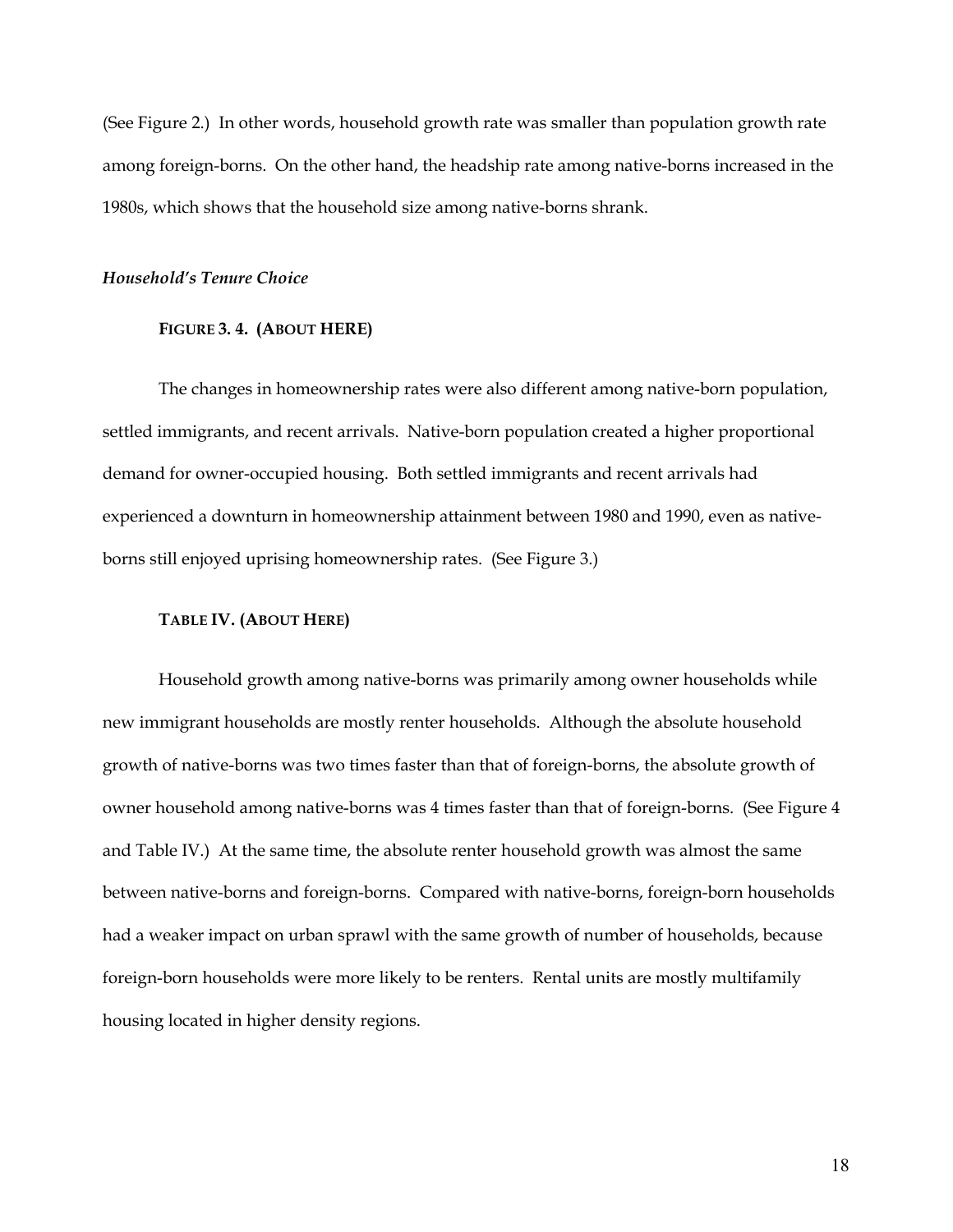## *Residential Location*

Native-borns and foreign-borns are different in patterns of population and household growth, household formation, and tenure choices. Their choices of residential locations are also distinctive.

#### **FIGURE 5. 6. (ABOUT HERE)**

Native-borns were primarily responsible for the substantial growth in the suburbs, because a large number of native-borns moved to the suburbs from the central cities and the rural areas. (See Figure 5 and 6.) Residential locations of native-borns changed significantly between 1980 and 1990.

## **TABLE V (ABOUT HERE)**

The growth patterns between native-borns and foreign-borns were considerably different in the suburbs. The native-born population in the suburbs increased substantially in the 1980s. Although the rate of population growth among native-borns was only 40 percent higher than that of the foreign-born population, native-borns contributed four times more population to the suburbs than that of the immigrants in the 1980s. (See Table V.) In other words, native-borns generated 80 percent of the population growth in the suburbs. Among the three groups of people, only new immigrants added population in the central cities. Almost half of all the absolute population growth among new immigrants took place in the central cities.

#### **TABLE VI (ABOUT HERE)**

Native-born household growth significantly outpaced foreign-born household growth in the suburbs. Native-borns generated 5.7 times more households than foreign-borns in the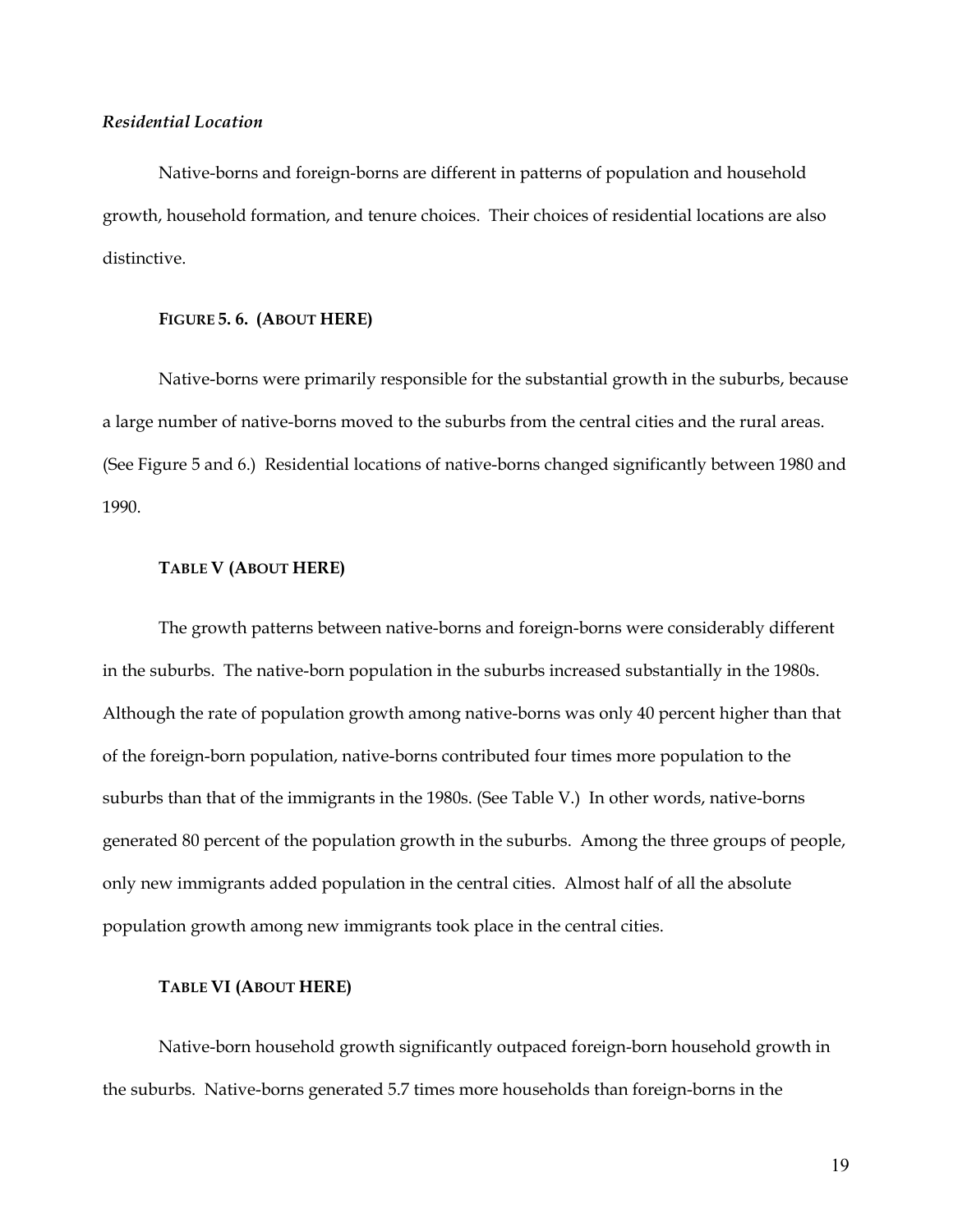suburbs. In other words, native-borns contributed to 87 percent of all the absolute growth in the number of households in the suburbs from 1980 to 1990. (See Table VI.)

While native-born population was the main contributor to the suburban residential growth, new immigrants had a disproportionate presence in the central cities. There was a substantial increase in the number of households in the suburbs along with a considerable decrease in the central cities over the 1980-1990 period. At the same time, new immigrants filled up the housing in the central cities left behind by the native-borns. Therefore, foreign-borns were less likely to induce urban sprawl.

There is a debate whether immigrants have "pushed out" native-borns from the cities to the suburbs or immigrants have taken over the dilapidated cities left behind by native-borns (see for example, (Farley, 1996 p.322; Frey, 1995b)). If it were the first case, immigrants could be partially responsible for the suburban expansion triggered by the out migration among nativeborns. Accumulating evidence, however, suggests that it is immigrants who have taken over the cities left by native-born population. Since the early days of 1900s, people have contended that immigrants have been the demographic fuel sustaining cities (see for example, (Burgess, 1926; Park, Burgess, McKenzie, and Wirth, 1925))<sup>16</sup>.

Previous research is still inconclusive regarding the claim that recent immigration has caused natives to migrate (Frey, 1995a; Kritz and Gurak, 2001; White and Liang, 1998; Wright, Ellis, and Reibel, 1997). At the same time, research shows that households with higher income levels are more likely to move to the suburbs (Kasarda, et al., 1997; Thurston, et al., 1994). Native-

<sup>&</sup>lt;sup>16</sup> Immigration has pumped new population into the central cities, enabling the cities to maintain their own despite increasing suburbanization. The cities have incubated new comers and helped them achieve their upward social and outward spatial mobility. Without the replenishment of new immigrants, some cities experienced a downturn in population in the early 20th century.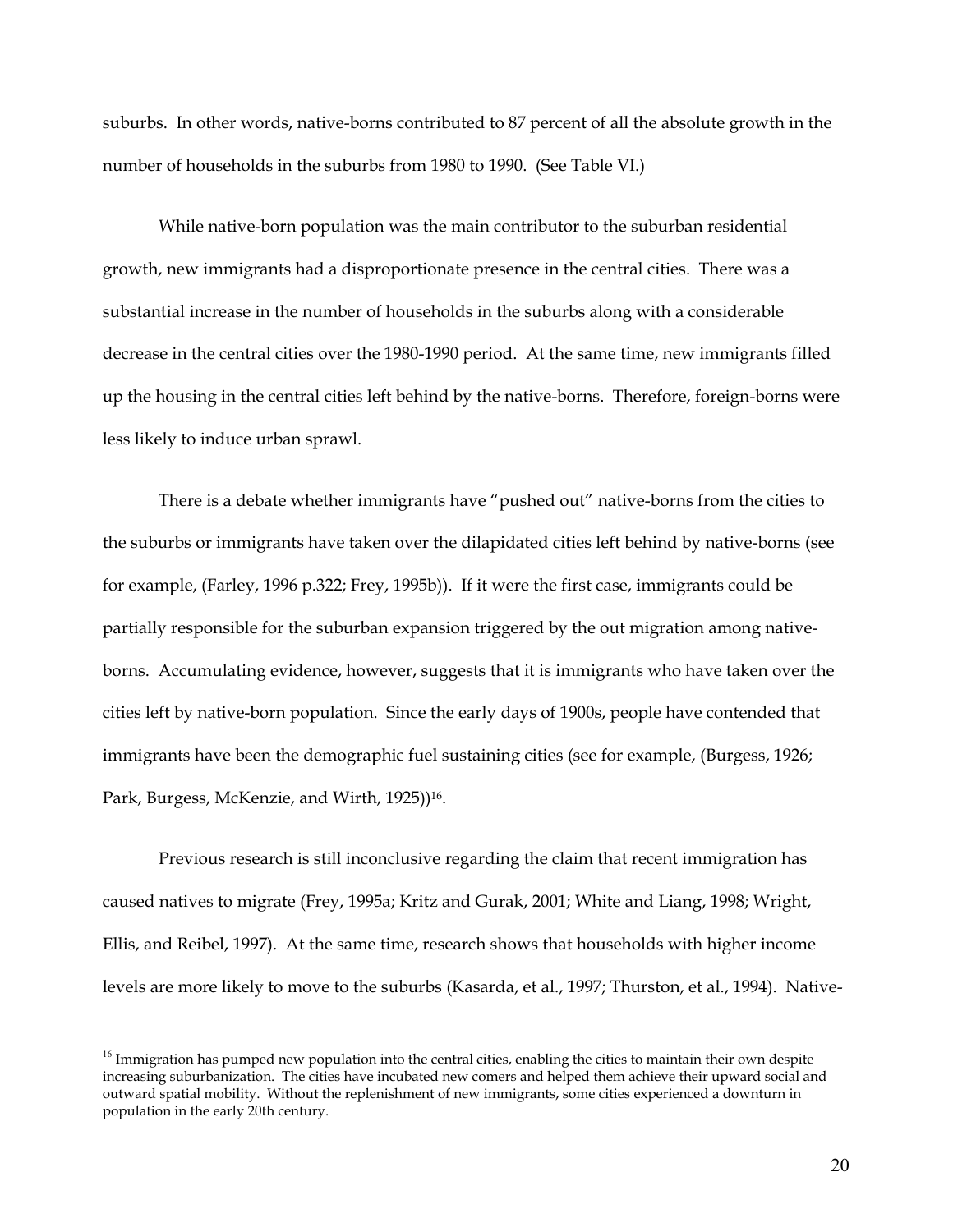borns in general have higher household income and more accumulated family wealth. Therefore, they have higher residential mobility than their foreign-born counterparts. Concurrently, the foreign-born population is more constrained by their limited access to the capital, transportation, and market at large. They are more likely to be lower bidders in the market and tend to be more demand inelastic in the residential choices. Therefore, it is more likely the case that immigrants take over the neighborhood left behind by native-borns. Previous studies also show that many more cities would have experienced a decline in population, were there no immigrants to refill the cities (Farley, 1996 p.326; Myers, 1999).

#### **FIGURE 7. (ABOUT HERE)**

New residential development is the main contributor to urban sprawl, since most of the new housing construction takes place on the urban fringe. Native-born population in 1990 occupied over 90 percent of the suburban housing constructed in the last 10 years while immigrants took only 10 percent of the new housing stock. (See Figure 7.) Housing permits data also reveal that new suburban homes made up approximately 82 percent of all homes built in metropolitan areas in 1998 (von Hoffman, 1999). In addition, housing is one of the most durable goods, which limit the availability of land in older neighborhood. New housing development on the urban fringe does not experience much constraint occurred in the older neighborhood. With the steadily rising household income over the past decades, consumers in general have stronger demands for housing with larger space and higher quality. Since more native-borns take over most new residential development on the urban fringe, they are more responsible for urban sprawl.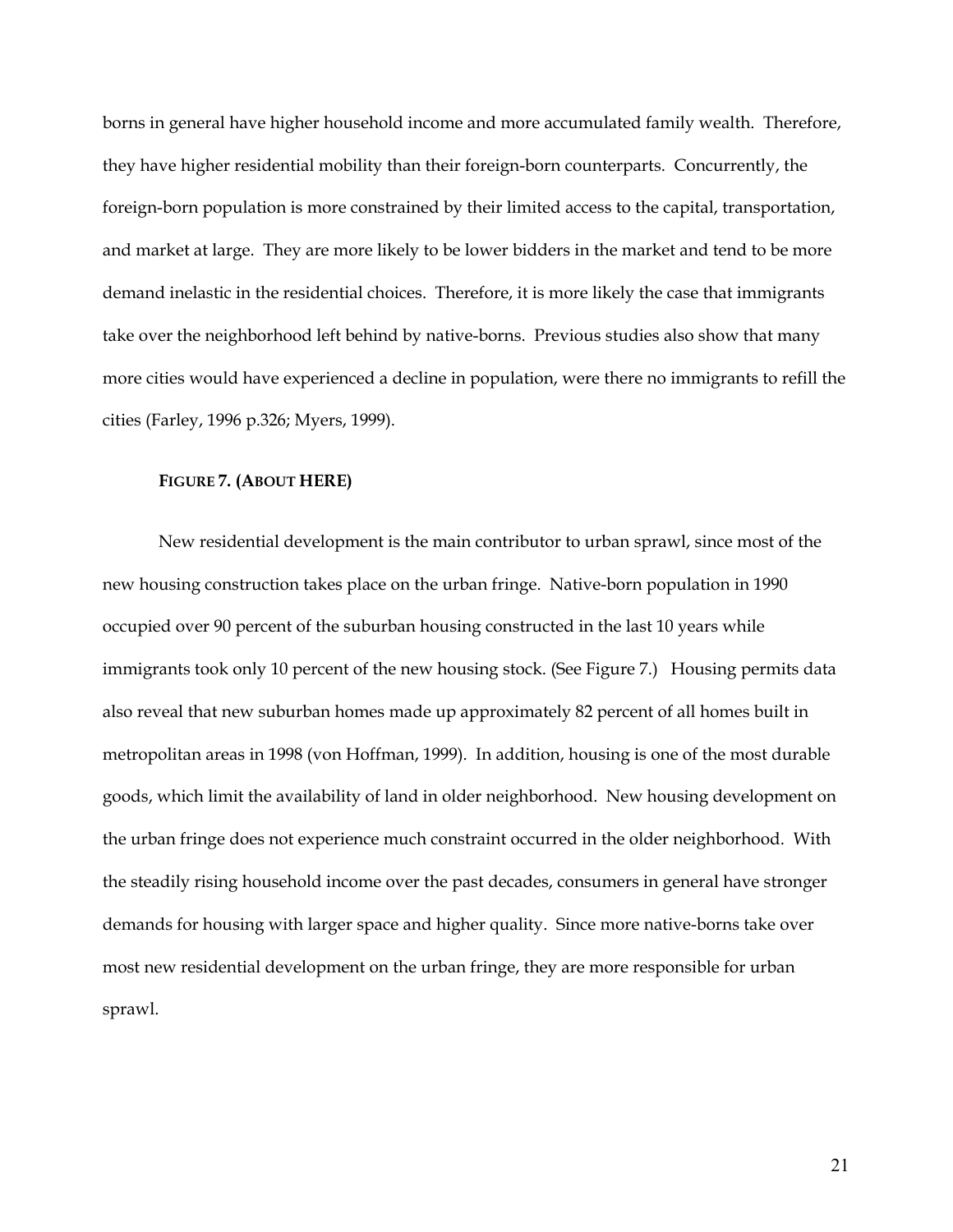#### *Transportation*

Transportation is also a key issue of the sprawl discussion. The following section concentrates on work-trip transit usages by private automobile. Sprawl opponents have suggested that increasing private automobile usage has encouraged low-density development, more congestion, and degradation of environmental quality (Ciscel, 2001; Downs, 1998). Therefore, it is necessary to examine who is responsible for those concerns.

#### **FIGURE 8. 9. (ABOUT HERE)**

The growth pattern of transit usage was very different between native-born and foreignborn populations. Native-born population caused most of the growth in the means to work by private automobile. Settled immigrants accounted for the significant increase in the rate of private automobile usage as the means to work. There was a 10 percentage-point increase in the number of work-trips by private automobile among immigrants arrived before 1980. (See Figure 8.) This was the largest jump among the three groups of people. Next, this research examines how the immigrant cohort arrived before 1980 changed between 1980 and 1990 in terms of their transit usages. The absolute growth of work-trips by private automobile among immigrants arrived before 1980 did not increased much. (See Figure 9.) The total population shrank by 6.5 percent and the total number of work-trips decreased by 6.9 percent among immigrants arrived before 1980. Therefore, despite a large increase in the rate of automobile ownership among settled immigrants, the absolute increase in work-trips by private automobile among immigrants before 1980 did not increase much. At the same time, both native-born and foreign-born populations arrived before 1980 experienced downturns in the number of work-trips by public transit. New immigrants helped public transit from shrinking significantly in terms of total ridership as the means to work. The heterogeneous patterns of transit-usage between native-born and foreign-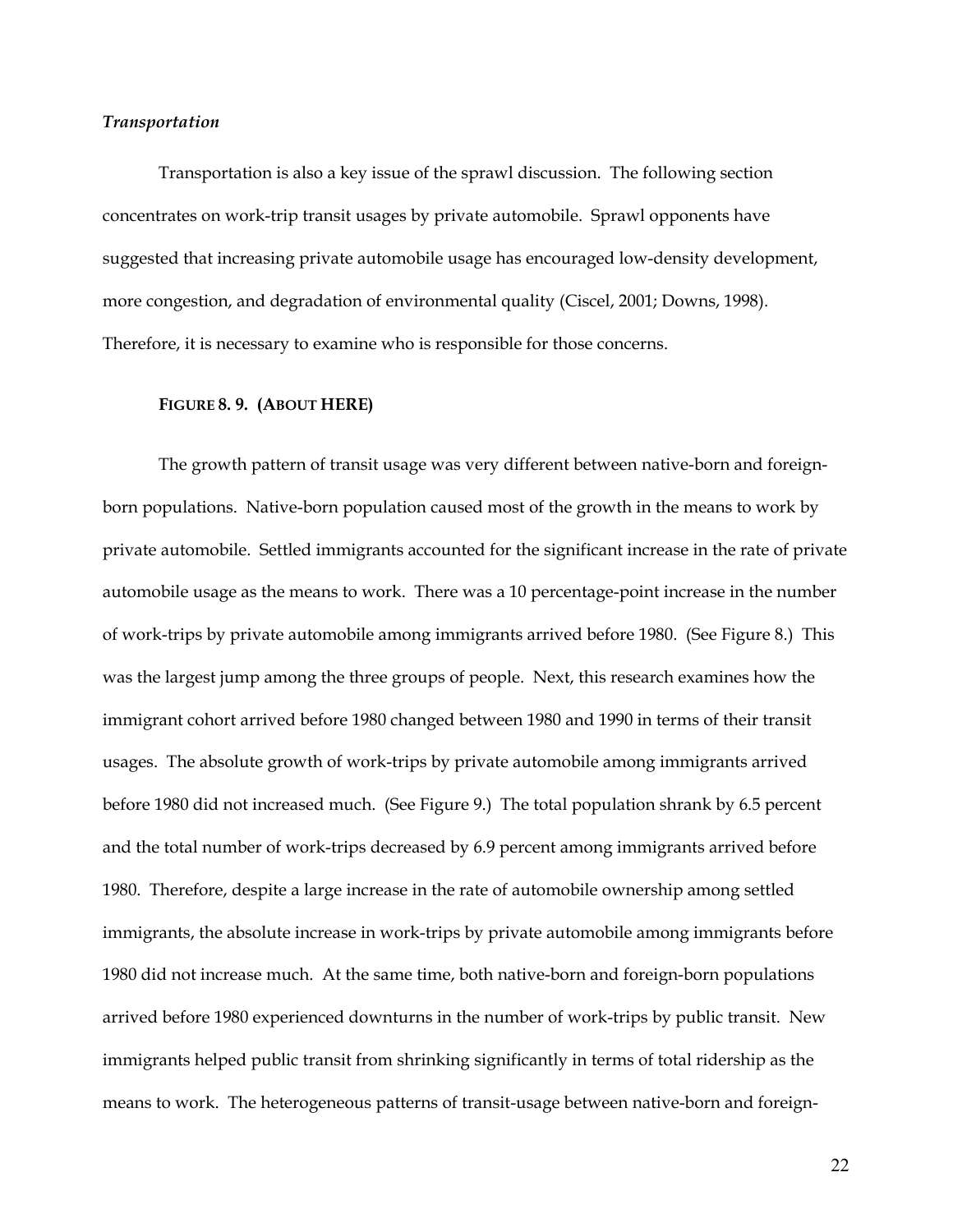born populations suggest that, with the same population growth, native-borns generated more automobile usage for work-trips, therefore, had a stronger relationship with urban sprawl.

# **Conclusions**

This research addresses two logically connected research questions. First, whether population growth fueled by immigration was responsible for the dispersed land use pattern defined as urban sprawl in the 1980s. Second, whether native-borns and foreign-borns were homogeneous in population and household growth, household formation, housing tenure choice, occupancy of new housing development, preference of residential locations, and transit usage.

To conclude, the preliminary results of the demographic analysis presented here indicate that there could be a relationship between immigration and urban sprawl in the metropolitan areas where long-term immigrants were experiencing upward mobility triggered by increasing household income, enlarged family size, and stronger tendency for homeownership. However, immigrants who experienced upward mobility and who relocated to the suburban areas were more likely to take over trickle-down housing instead of new structures on the urban fringe, as shown in Figure 7. Immigrants in general are more likely constrained by budget, thus more priceelastic. Furthermore, native-borns instead of foreign-borns generated most of the growth in the number of households, owner-occupied housing, suburban residency, new suburban residential development, and private automobile usage for work-trips. Therefore, the accumulating evidence does appear to be weighing in favor of Krugman's notion that immigration is not the main contributing factor to current dispersed land use patterns. This idea is even further strengthened by the fact that most metropolitan areas experiencing a faster expanding pace than their population growth are not the high immigrant recipient regions (Fulton, et al., 2001; Wim, Joseph,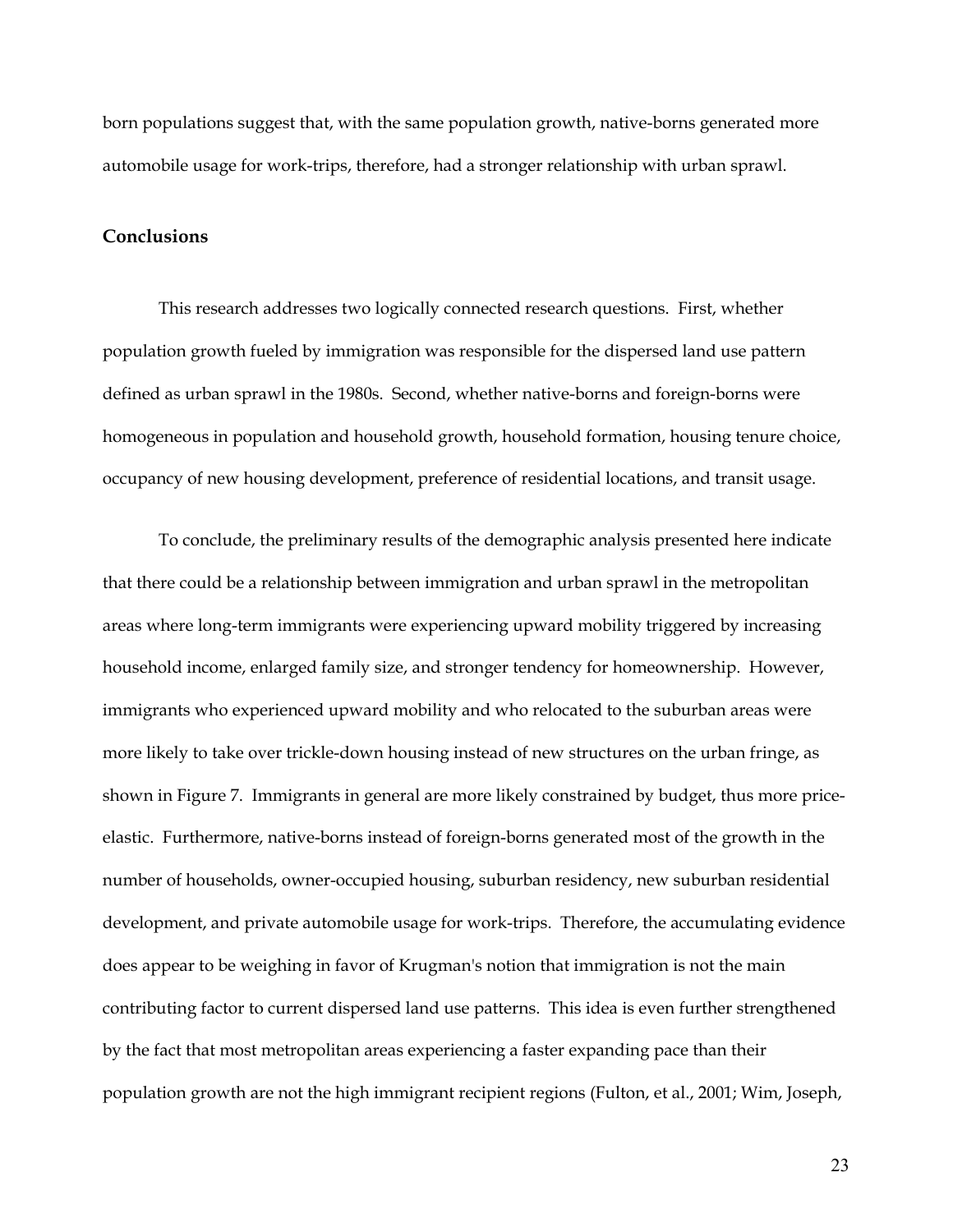and Mark, 1999). In addition, most of the regions with significant sprawl have experienced low population growth (Fonseca, et al., 2000). In other words, population growth by itself is not likely to a major cause of urban sprawl. No strong evidence supports the perceived causal relationship between immigration and urban sprawl.

The demographic analysis clearly demonstrates that there was a substantial heterogeneity between native-borns and foreign-borns. Almost all the existing evidence suggests that it is not appropriate to assume that native-born and foreign-born populations were similar in their lifestyles. Because of the diverse population growth, the linkage is particularly weakened between population growth and urban sprawl. In addition, it is important to realize that households, not individuals, make residential and locational choices. Therefore, household behavior is a critical factor in causing urban sprawl. Household growth has a much stronger causal relationship with urban sprawl than population growth.

The policy implications of this study are straightforward. Based on this analysis, limiting immigration is not like to curtail current urban sprawl. Rather than targeting immigration in general, public policy should focus on the specific characteristics of development that lead to particular negative consequences and determine who bears the costs.

These findings must of course be considered in light of the limited decennial data set used in the analysis. Current research is based on the census data from 1980 and 1990. Research shows that recent immigrants seem more inclined to settle outside the central cities (Alba, Logan, and Stults, 2000; Marcelli, 2001). New immigrants are more dispersed in terms of their residential locations in the 1990s (Fields, 2001). Since urban sprawl is a fluid and dynamic process, the relationship between immigration and urban sprawl could have shifted somewhat between 1980s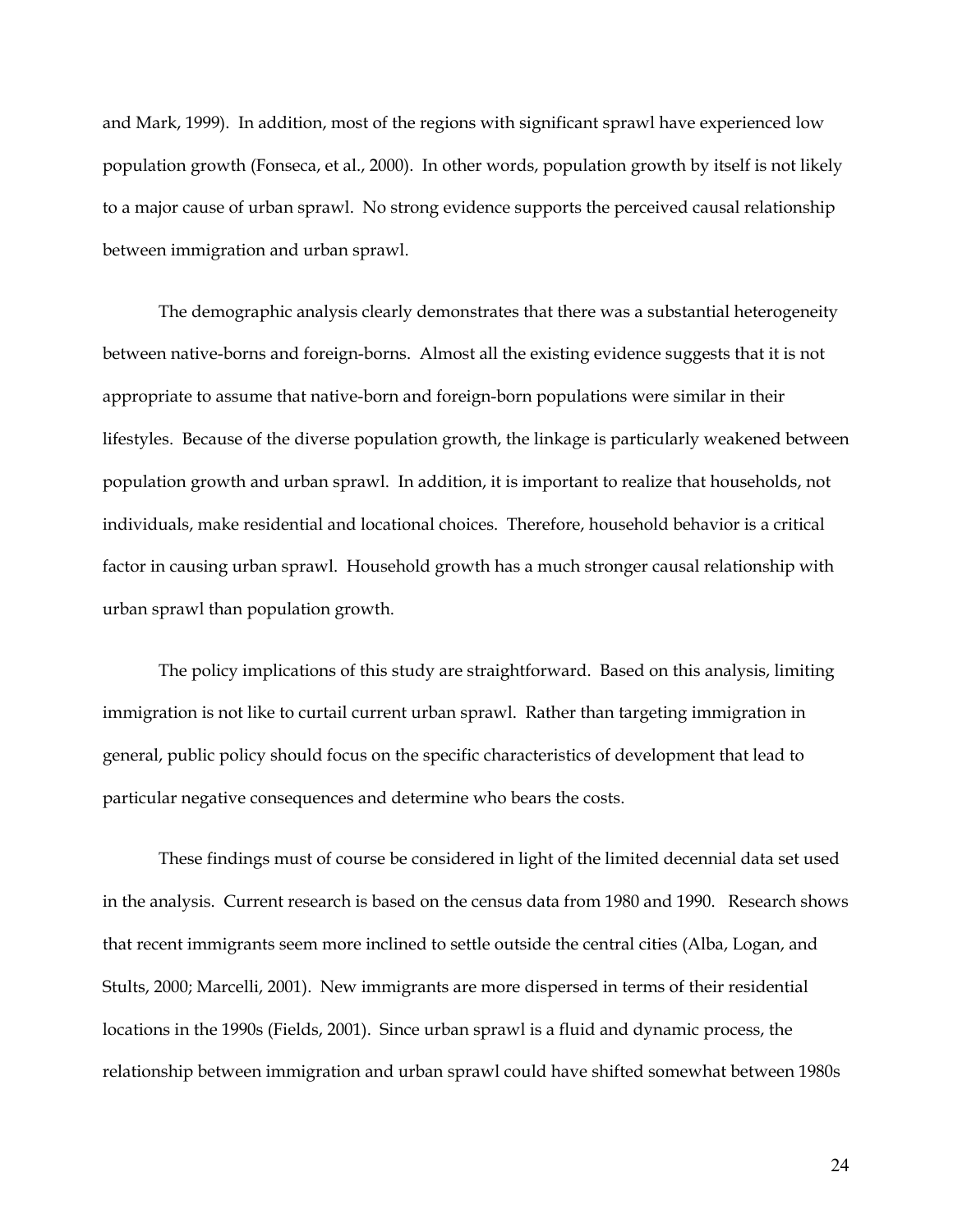and 1990s. With the incoming 2000 Census data, we can gain more insights by looking at the trend between 1990 and 2000. Clearly an aggregate approach such as a national level demographic analysis could conceal important details on heterogeneity across regions and different immigrant groups. It is necessary to explore factors such as geography, income, age profile, and race-ethnic differences and model specific aspects of the relationship between immigration and urban sprawl by incorporating the microdata and implementing and multivariate statistic method, as so to further disentangle such a complex relationship. Finally, it is important to recognize that urban sprawl is a very complex process and people with different interpretations of the process may have disagreement over the measurement.

Although immigrants may not have a significant impact on current dispersed land use patterns, they could induce sprawl in the future if they followed the lifestyle of their domestic counterparts and kept on moving to low-density residential areas. Rising income tends to provide household with a higher residential mobility. Their children could also present certain concerns if they adapt to a similar lifestyle as the native-born population when they grow up. Previous research also shows that household behavior has a strong linkage with its demographic profile (Clark, et al., 1996, p.178). With the aging process of immigrant households, they might have a stronger implication to the urban form in the future. Although immigrants may not have caused urban sprawl, they could still be of concerns to local governments. Because of the unique demographic characteristics of immigrants, they usually have different needs than their domestic counterparts, such as public services and infrastructure provision. The mismatch between demand and supply among immigrants could put certain pressure to bear on immigrant receiving areas (Ladd, 1992).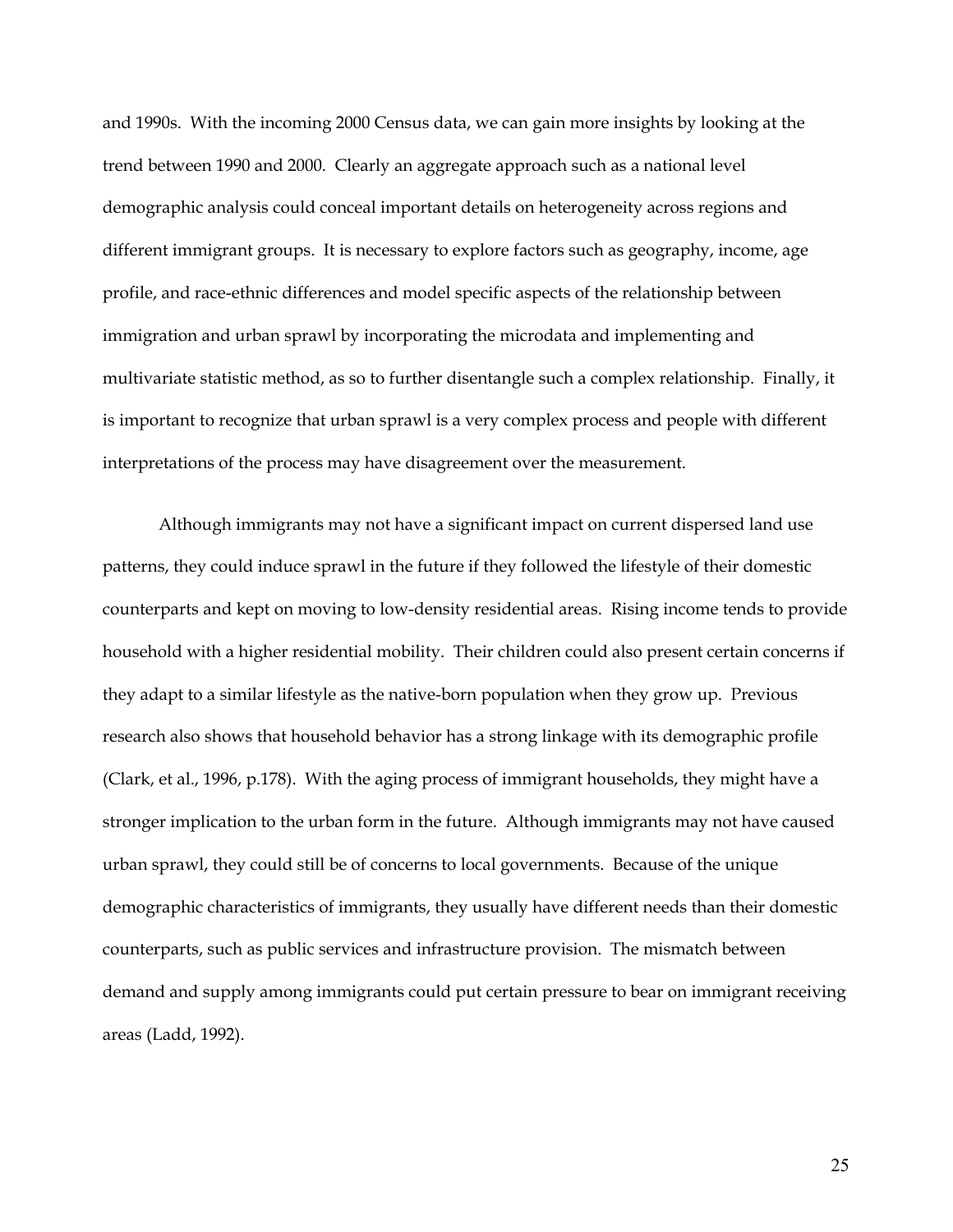Despite these caveats, this analysis has an important implication for current research on immigration, population growth, and urban sprawl. This study demonstrates a feasible framework of implementing dynamic demographic analysis in the study of urban form. It provides empirical evidence which may help revise important economic model of urban sprawl and further explore whether the fundamental forces underlying urban sprawl have shifted over time.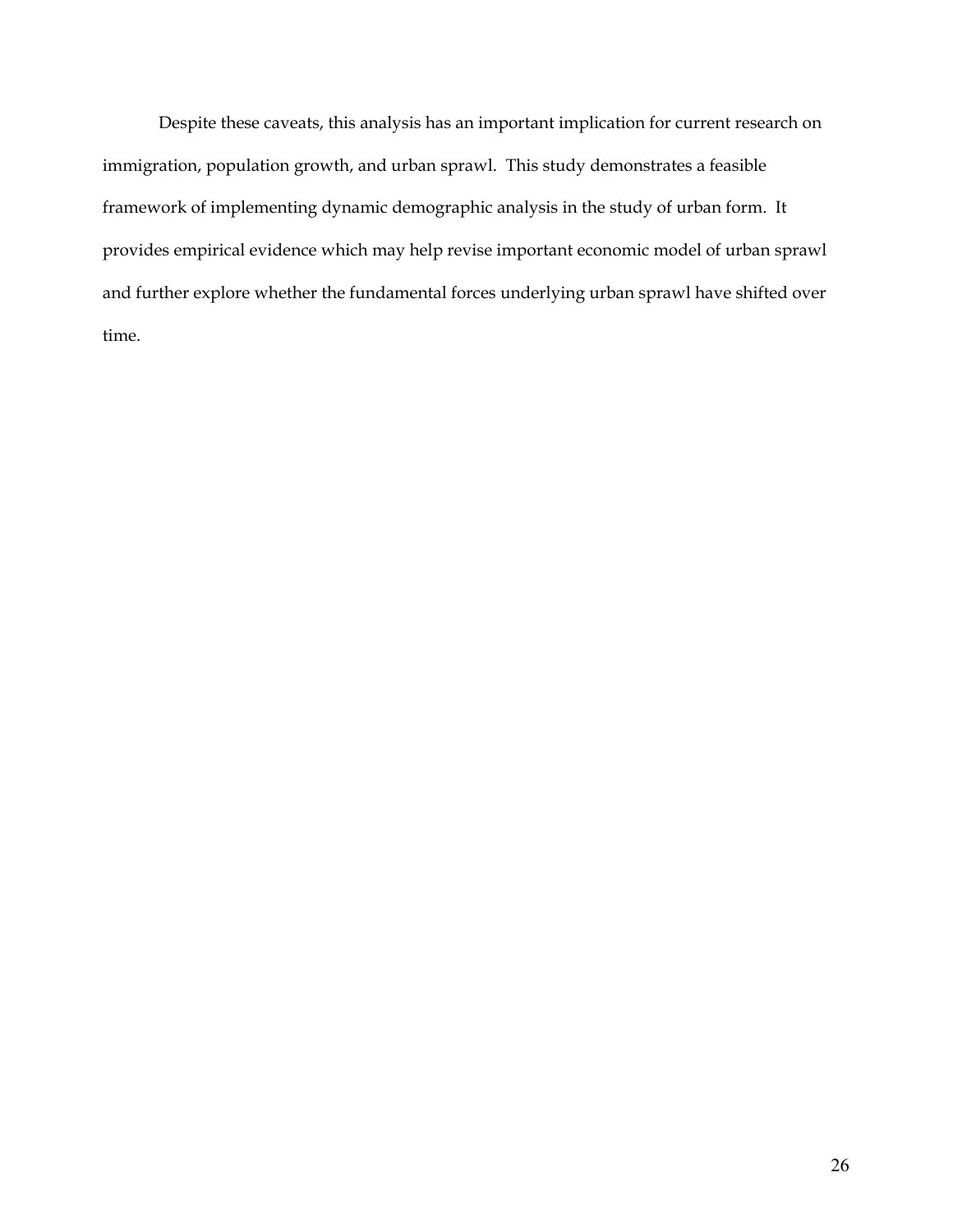# **Reference:**

ALBA, R. D., LOGAN, J. R., STULTS, B. J., MARZAN, G. and ZHANG, W. (1999). "Immigrant Groups in the Suburbs: A Reexamination of Suburbanization and Spatial Assimilation." *American Sociological Review* 64(3), pp. 15.

ALBA, R. D., LOGAN, J. R. and STULTS, B. J. (2000). "The Changing Neighborhood Contexts of the Immigrant Metropolis." *Social Forces* 79(2), pp. 587-621.

AUDIRAC, I., SHERMYEN, A. H. and SMITH, M. T. (1990). "Ideal Urban Form and Visions of the Good Life Florida's Growth Mangement Dilemma." *APA Journal*, pp. 470-482.

BANK OF AMERICA (1995). *Beyond Sprawl: New Patterns of Growth to Fit the New California*, San Francisco: Bank of America. Journal of Planning Education and Research.

BARNARD, J. R. and KRAUTMANN, A. C. (1988). "Population Growth Among U.S. Regions and Metropolitan Areas: A Test for Causality." *Journal of Regional Science* 28(1), pp. 103-119.

BRUECKNER, J. K. (2000). "Urban Sprawl: Diagnosis and Remedies." *International Regional Science Review* 23(2), pp. 12.

BRUECKNER, J. K. (2001). "Urban Sprawl: Lessons from Urban Economics." *Brookings-Wharton Papers on Urban Affairs* 2001(1), pp. 65-98.

BURCHELL, R. W. (1997). "Economic and Fiscal Costs (and Benefits) of Sprawl." *The Urban Lawyer* 29(2), pp. 159-181.

BURGESS, E. W. (1926). *The Urban Community: Selected Papers from the Proceedings of the American Sociological Society, 1925*. Chicago, University of Chicago Press.

BURTON, E. (2000). "The Compact City: Just or Just Compact? A Preliminary Analysis." *Urban Studies* 37(11), pp. 1969-2006.

CERVERO, R. (2001). "Efficient Urbanisation: Economic Performance and the Shape of the Metropolis." *Urban Studies* 38(10), pp. 1651-1671.

CISCEL, D. H. (2001). " The Economics of Urban Sprawl: Inefficiency as a Core Feature of Metropolitan Growth." *Journal of Economic Issues* 35(2), pp. 405-415.

CLARK, W. A. V. and DIELEMAN, F. M. (1996). *Households and Housing: Choices and Outcomes in the Housing Market*. New Brunswick, NJ, Center for Urban Policy Research.

DOWNS, A. (1997). "The Challenge of Our Declining Big Cities." *Housing Policy Debate* 8(2), pp. 359- 409.

DOWNS, A. (1998). "How America's Cities Are Growing: The Big Picture." *The Brookings Review* 16(4), pp. 8-12.

DOWNS, A. (1999). "Some Realities About Sprawl and Urban Decline." *Housing Policy Debate* 10(4), pp. 955-975.

ELLIS, M., REIBEL, M. and WRIGHT, R. (1997). *A Procedure for Comparative Metropolitan Area Analysis Using the 1980 and 1990 Census Public Use Microdata Samples*, The National Science Foundation (Grant # SBR-9310647) supported this research.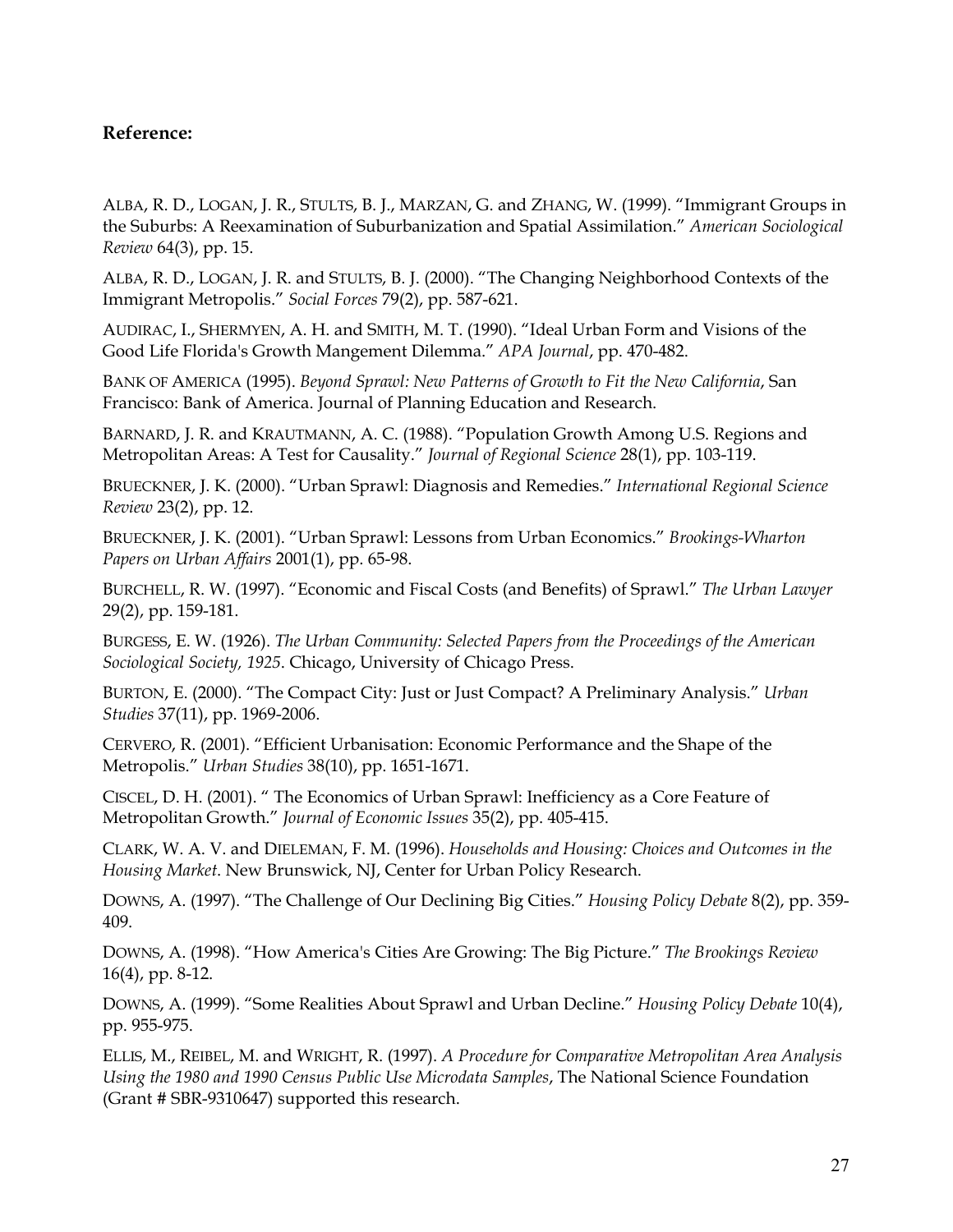ELLIS, M., REIBEL, M. and WRIGHT, R. (1999). "RESEARCH NOTE - Comparative Metropolitan Area Analysis: Matching the 1980 and 1990 Census Public Use Microdata Samples for Metropolitan Areas." *Urban Geography* 20(1), pp. 75-93.

EWING, R. (1997). "Counterpoint: Is Los Angeles-Style Sprawl Desirable?" *Journal of the American Planning Association* 63(1), pp. 107-126.

F. A. I. R. (2001a). *Immigration and Sprawl*. *Issue Brief*. Washington, DC, The Federation for American Immigration Reform.

F. A. I. R. (2001b). *Urban Sprawl is One Consequence of Rapid Population Growth*. *News Release*. Washington, DC, The Federation for American Immigration Reform.

FARLEY, R. (1996). *The New American Reality: Who We Are, How We Got Here, Where We Are Going*. New York, Russell Sage Foundation.

FIELDS, R. (2001). *'90s Saw a Tide of New People*. *Los Angeles Times*, Latimes.com.

FONSECA, J. W. and WONG, D. W. (2000). "Changing Patterns of Population Density in the United States." *Professional Geographer* 52(Aug. 2000), pp. 504-517.

FREEMAN, L. (2001). "The Effects of Sprawl on Neighborhood Social Ties: An Explanatory Analysis." *Journal of the American Planning Association* 67(1), pp. 69-78.

FREILICH, R. H. and PESHOFF, B. G. (1997). "The Social Costs of Sprawl." *The Urban Lawyer* 29(2), pp. 183-198.

FREY, W. H. (1995a). "Immigration Impacts on Internal Migration of the Poor: 1990 Census Evidence for US States." *International Journal of Population Geography* 1(1), pp. 51-76.

FREY, W. H. (1995b). "Immigration and Internal Migration `Flight' from US Metropolitan Areas: Toward a New Demographic Balkanisation." *Urban Studies* 32(4/5), pp. 733-758.

FULTON, W., PENDALL, R. J., NGUYEN, M. and HARRISON, A. (2001). *Who Sprawls Most? How Growth Patterns Differ Across the U.S.* Washington D.C., Center on Ubran and Metropolitan Policy, Brookings Institution.

GALSTER, G. C., METZGER, K. and WAITE, R. (1999). "Neighborhood Opportunity Structures of Immigrant Populations, 1980 and 1990." *Housing Policy Debate* 10(1), pp. 395- 443.

GALSTER, G. C., HANSON, R., WOLMAN, H., COLEMAN, S. and FREIHAGE, J. (2000). *Wrestling Sprawl to the Ground: Defining and Measuring an Elusive Concept*. Fannie Mae Foundation Working Paper.

GLASSER, J. (2001). *Boomtown, U.S.A. U.S. News & World Report*. 130, pp. 16.

GORDON, P. and RICHARDSON, H. W. (1989). "Gasoline Consumption and Cities: A Reply." *Journal of the American Planning Association* 55(3), pp. 342-346.

GORDON, P. and RICHARDSON, H. W. (1997a). "Are Compact Cities a Desirable Planning Goal?" *Journal of the American Planning Association* 63(1), pp. 95-107.

GORDON, P. and RICHARDSON, H. W. (1997b). "Letters to the Editors: Where's the Sprawl?" *Journal of the American Planning Association* 63(2), pp. 275-278.

GORDON, P., RICHARDSON, H. W. and YU, G. (1998). "Metropolitan and Non-metropolitan Employment Trends in the US: Recent Evidence and Implications." *Urban Studies* 35(7), pp. 1037- 1057.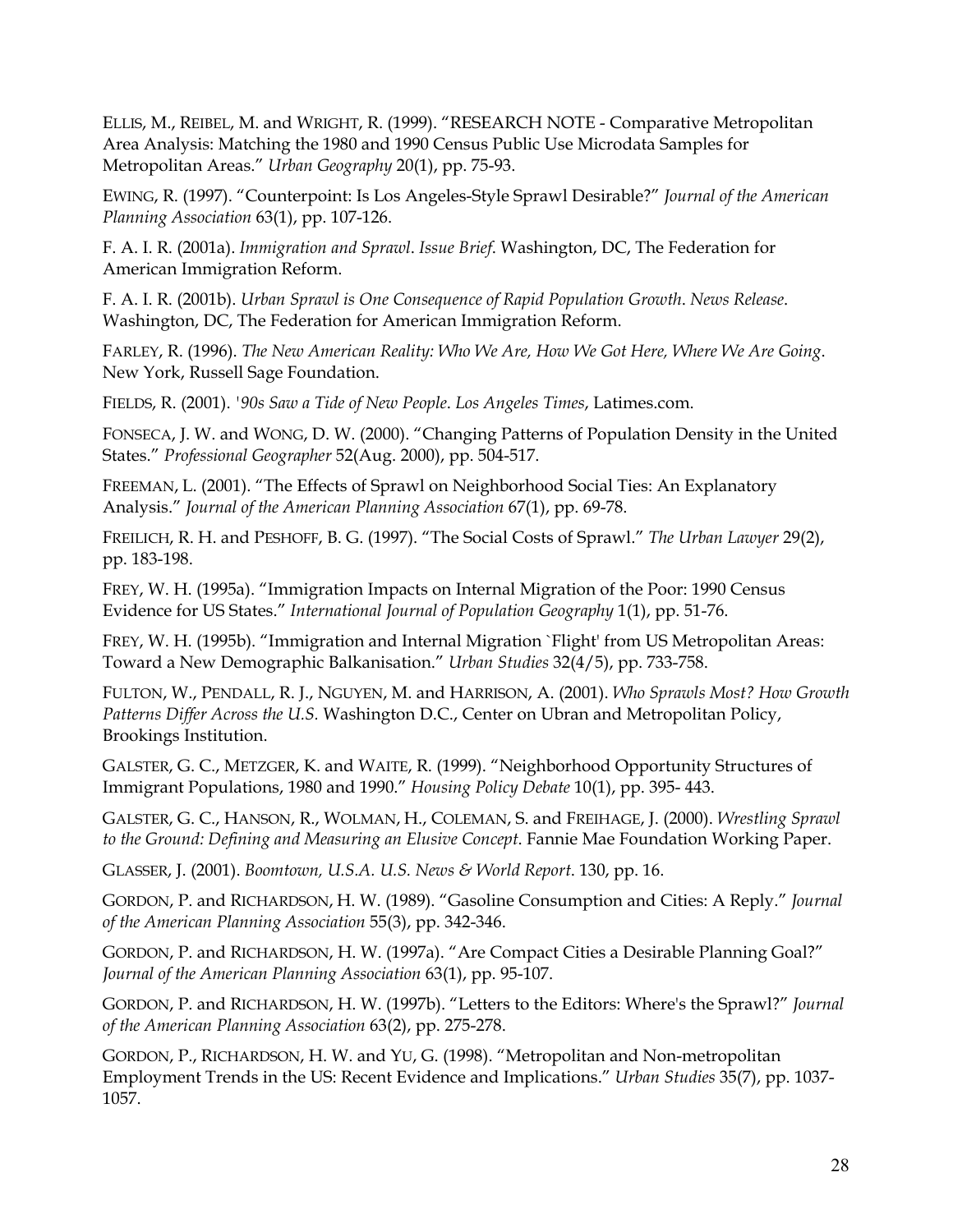GORDON, P. and RICHARDSON, H. W. (2000). "Defending Suburban Sprawl." *The Public Interest* 139, pp. 65-71.

HILL, E. W. and WOLMAN, H. L. (1997). "Accounting for the Change in Income Disparities between US Central Cities and their Suburbs from 1980 to 1990." *Urban Studies* 34(1), pp. 43-60.

HILL, E. W., BRENNAN, J. F. and WOLMAN, H. L. (1998). "What is a Central City in the United States? Applying a Statistical Technique for Developing Taxonomies." *Urban Studies* 35(11), pp. 1935-1969.

KAHN, M. E. (2001). "Does Sprawl Reduce the Black/White Housing Consumption Gap?" *Housing Policy Debate* 12(Part 1), pp. 77-86.

KASARDA, J. D., APPOLD, J., SWEENEY, S. H. and SIEFF, E. (1997). "Central-City and Suburban Migration Patterns: Is a Turnaround on the Horizon?" *Housing Policy Debate* 8(2), pp. 307-359.

KNAAP, G. J. (2000). "Sprawl, Sprawl, and More Sprawl - Once There Were Greenfields: How Urban Sprawl is Undermining America's Environment, Economy and Social Fabric." *Journal of the American Planning Association* 66(3), pp. 332-333.

KNAAP, G. J. and HOPKINS, L. D. (2001). "The Inventory Approach to Urban Growth Boundaries." *Journal of the American Planning Association* 67(3), pp. 314-327.

KRITZ, M. M. and GURAK, D. T. (2001). "The Impact of Immigration on The Internal Migration of Natives and Immigrants." *Demography* 38(1), pp. 133-145.

KRUGMAN, P. (2001). *My Beautiful Mansionette*. *New York Times*. New York, N.Y., pp. A.27.

LADD, H. F. (1992). "Population growth, density and the costs of providing public services." *Urban Studies* 29(2), pp. 273-296.

LEVINE, N. (1997). "Credit Distributed, New Points Raised- Letter to the editors.". 63, pp. 275.

LONG, L. and NUCCI, A. (1997a). "The Hoover Index of Population Concentration: A Correcuon and Update." *Professional Geographer* 49(4), pp. 431-441.

LONG, L. and NUCCI, A. (1997b). "The 'Clean Break' Revisited: Is US Oopulation Again Deconcentrating?" *Environment and Planning A* 29, pp. 1355 - 1366.

MAHER, T. M. (1997). "How and Why Journalists Avoid the Population-Environment Connection." *Population and Environment* 18(4), pp. 339-373.

MARCELLI, E. A. (2001). *From the Barrio to the 'Burbs: Immigration and Urban Sprawl in Southern California*. San Diego, The Center for Comparative Immigration Studies, UC San Diego. Working Paper.

MIESZKOWSKI, P. and MILLS, E. S. (1993). "The Causes of Metropolitan Suburbanization." *The Journal of Economic Perspectives* 7(3), pp. 135.

MILLS, E. S. and LUBUELE, L. S. (1995). "Projecting Growth of Metropolitan Areas." *Journal of Urban Economics* 37(3), pp. 344-360.

MILLS, E. S. (1999). *Should Governments Try to Control Suburban Growth? Chicago Fed Letter*. 139, pp. 1-4.

MYERS, D. (1992). *Analysis with Local Census Data: Portraits of Change*. Boston, Academic Press.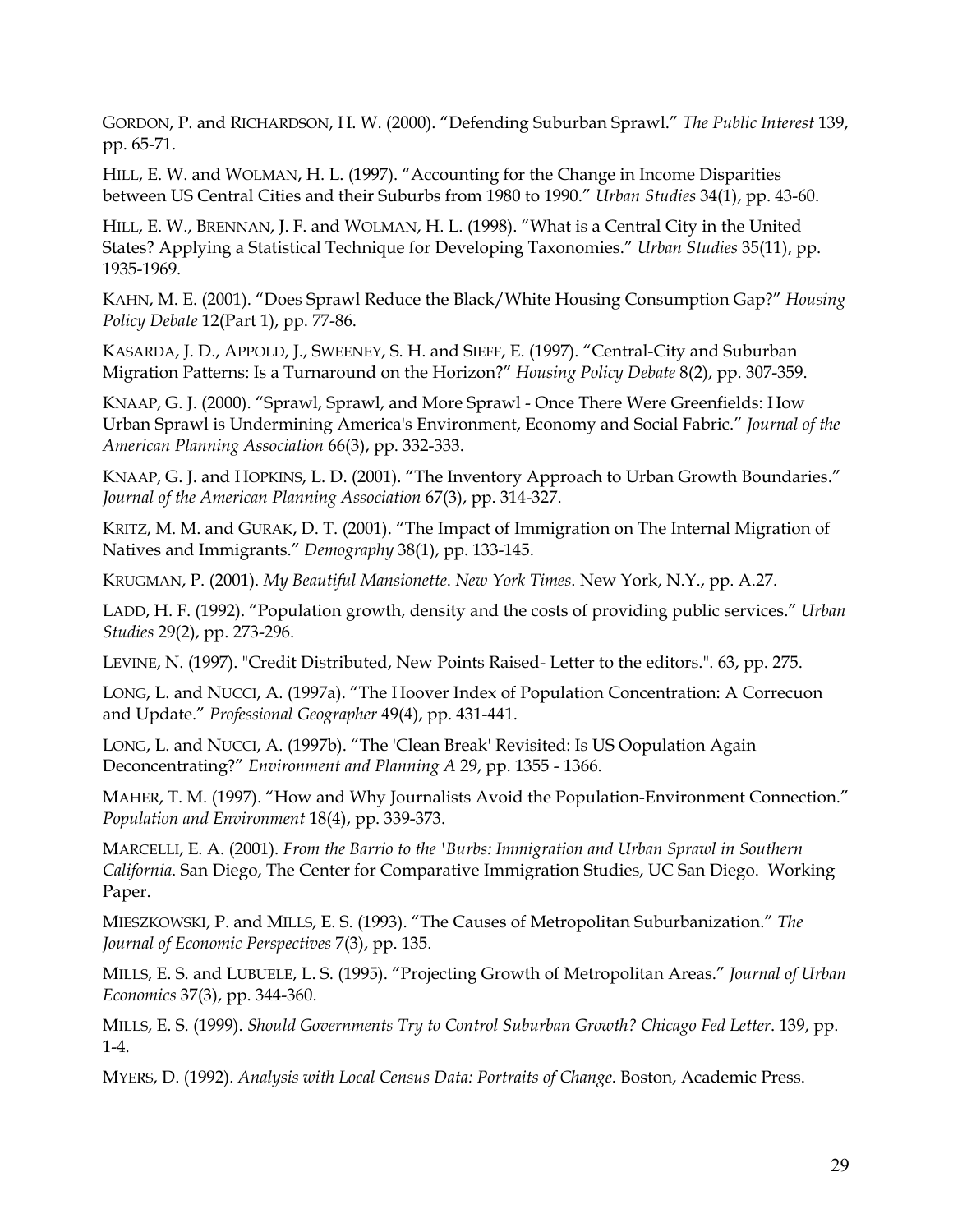MYERS, D. (1999). "Demographic Dynamism and Metropolitan Change: Comparison of Los Angeles, New York, Chicago, and Washington, D.C." *Housing Policy Debate* 10(4), pp. 919-955.

MYERS, D. and KITSUSE, A. (1999). *The Debate Over Future Density of Development: An Interpretive Review*, Lincoln Institute of Land Policy. Working Paper.

MYERS, D. and PARK, J. (1999). "The Role of Occupational Achievement in Homeownership Attainment by Immigrants and Native Borns in Five Metropolitan Areas." *Journal of Housing Research* 10(1), pp. 61-93.

NELSON, A. C. and DUEKER, K. J. (1993). "The Exurbanization of America and Its Planning Policy Implications." *Planning Education and Research* 9(2), pp. 91-100.

NELSON, A. C. and DAVID, R. P. (2000). "Does growth management matter? The effect of growth management on economic performance." *Journal of Planning Education and Research* 19(3), pp. 277- 285.

OTTENSMANN, J. R. (1996). "The New Central Cities: Implications of The New Definition of The Metropolitan Area." *Urban Affairs Review* 31(5), pp. 681-687.

PARK, R. E., BURGESS, E. W., MCKENZIE, R. D. and WIRTH, L. (1925). *The City*. Chicago, Ill., Univ. of Chicago Press. University of Chicago studies in urban sociology.

SIERRA CLUB (2001). *Sprawl Costs Us All: How Your Taxes Fuel Suburban Sprawl*, Sierra Club. 2000.http://www.sierraclub.org/sprawl

STEINE, D. (2001). *Immigration vs. Sprawl*. *New York Times*. New York, N.Y., pp. 22.

STOEL, T. B., JR. (1999). "Reining in Urban Sprawl - Can US Cities Diverge from the Path of Sprawl and Escape its Damaging Environmental Consequences?" *Environment* 41(4), pp. 6-11.

THE BUREAU OF CENSUS (2001). *Census 2000 Supplementary Survey*, U.S. Census Bureau, Demographic Surveys Division. 2001.http://www.census.gov/c2ss/www/

THURSTON, L. and YEZER, A. M. J. (1994). "Causality in the Suburbanization of Population and Employment." *Journal of Urban Economics* 35(no. 1), pp. 28-45.

USA TODAY (2000a). *Ads Linking 'Urban Sprawl' with Immigration Stir Controversy in Virginia*.

USA TODAY (2000b). *Time to Control, Limit Immigration*. *USA Today*, pp. 12A.

VON HOFFMAN, A. (1999). *Housing Heats Up: Home Building Patterns in Metropolitan Areas*. Washington D.C., Center on Ubran and Metropolitan Policy, Brookings Institution.

WASSERMAN, M. (2000). *Urban sprawl*. *Regional Review - Federal Reserve Bank of Boston*. 10, pp. 9-17.

WHITE, M. J. and LIANG, Z. (1998). "The Effect of Immigration on the Internal Migration of the Native-born Population, 1981-1990." *Population Research and Policy Review* 17(2), pp. 141-166.

WIM, W., JOSEPH, P. and MARK, S. (1999). *Private Benefits and Public Costs: Policies to Address Suburban Sprawl*. *Policy Studies Journal*. 27, pp. 96-114.

WRIGHT, R. A., ELLIS, M. and REIBEL, M. (1997). "The Linkage between Immigration and Internal Migration in Large Metropolitan Areas in the United States." *Economic Geography* 73(2), pp. 234- 255.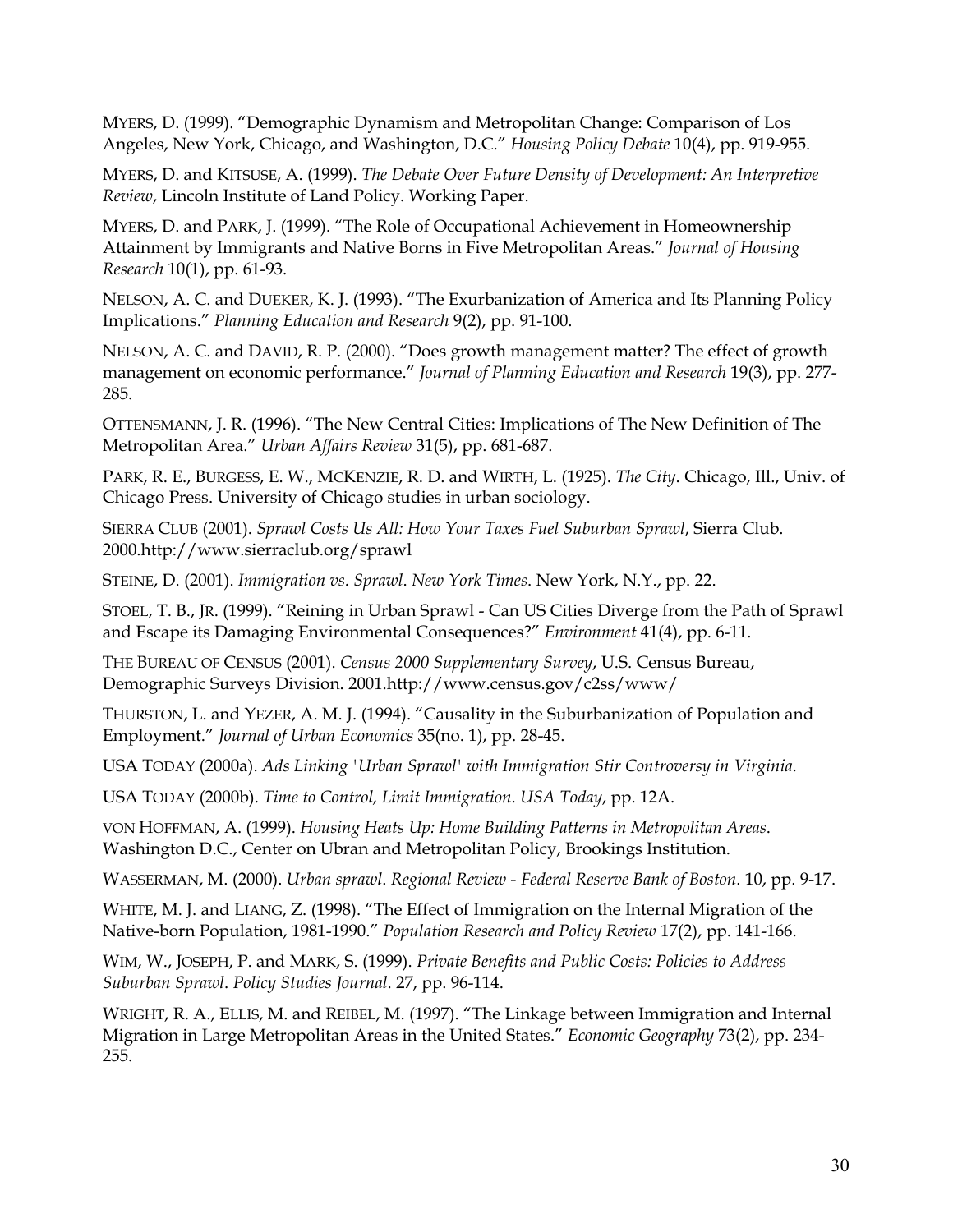| Table I. Population by Immigration Status in 1980 and 1990     |             |                   |            |                                 |  |  |
|----------------------------------------------------------------|-------------|-------------------|------------|---------------------------------|--|--|
| Group                                                          |             | <b>Population</b> | Change     | % Distribution of the<br>Change |  |  |
|                                                                | 1980        | 1990              | 1980-90    | 1980-90                         |  |  |
| Total                                                          | 226,862,400 | 248,107,628       | 21,245,228 | 100                             |  |  |
| Born in the U.S.                                               | 212,782,940 | 225,200,798       | 12,417,858 | 58.5                            |  |  |
| Settled Immigrants                                             | 8,499,580   | 13,168,217        | 4,668,637  | 22.0                            |  |  |
| Immigrants Arrived<br>Last 10 Years                            | 5,579,880   | 9,738,613         | 4,158,733  | 19.6                            |  |  |
| Source: U.S. Bureau of the Census (1980 and 1990 PUMS 5% Data) |             |                   |            |                                 |  |  |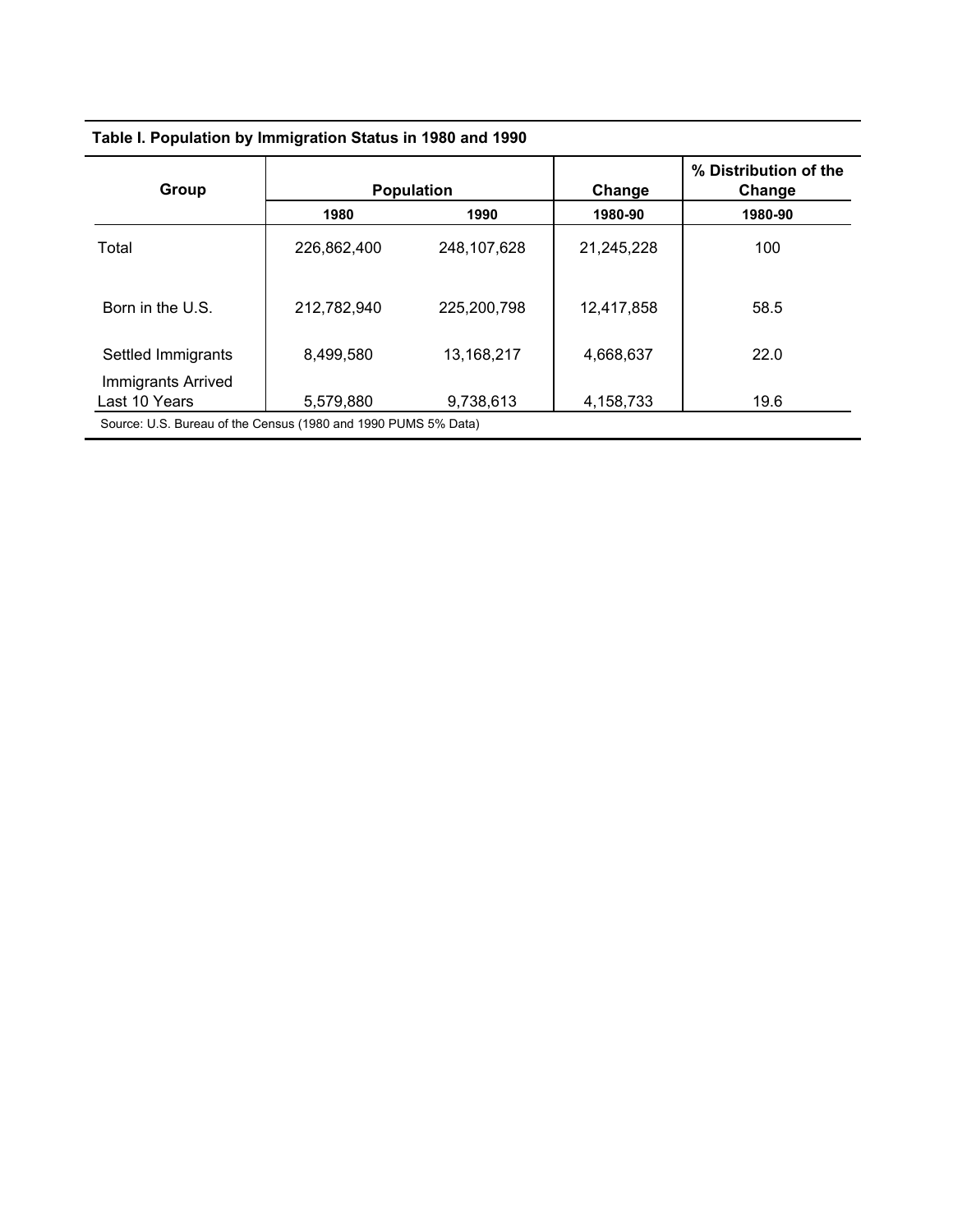| Group                                      |            | <b>Number of Households</b> | Change     | % Distribution of the<br>Change |  |
|--------------------------------------------|------------|-----------------------------|------------|---------------------------------|--|
|                                            | 1980       | 1990                        | 1980-90    | 1980-90                         |  |
| Total                                      | 80,467,000 | 91,770,958                  | 11,303,958 | 100                             |  |
| Born in the U.S.                           | 74,529,140 | 83,014,908                  | 8,485,768  | 75.1                            |  |
| Settled Immigrants                         | 4,347,120  | 6,296,296                   | 1,949,176  | 17.2                            |  |
| <b>Immigrants Arrived</b><br>Last 10 Years | 1,590,740  | 2,459,754                   | 869,014    | 7.7                             |  |

#### **Table II. Number of Households by Immigration Status in 1980 and 1990**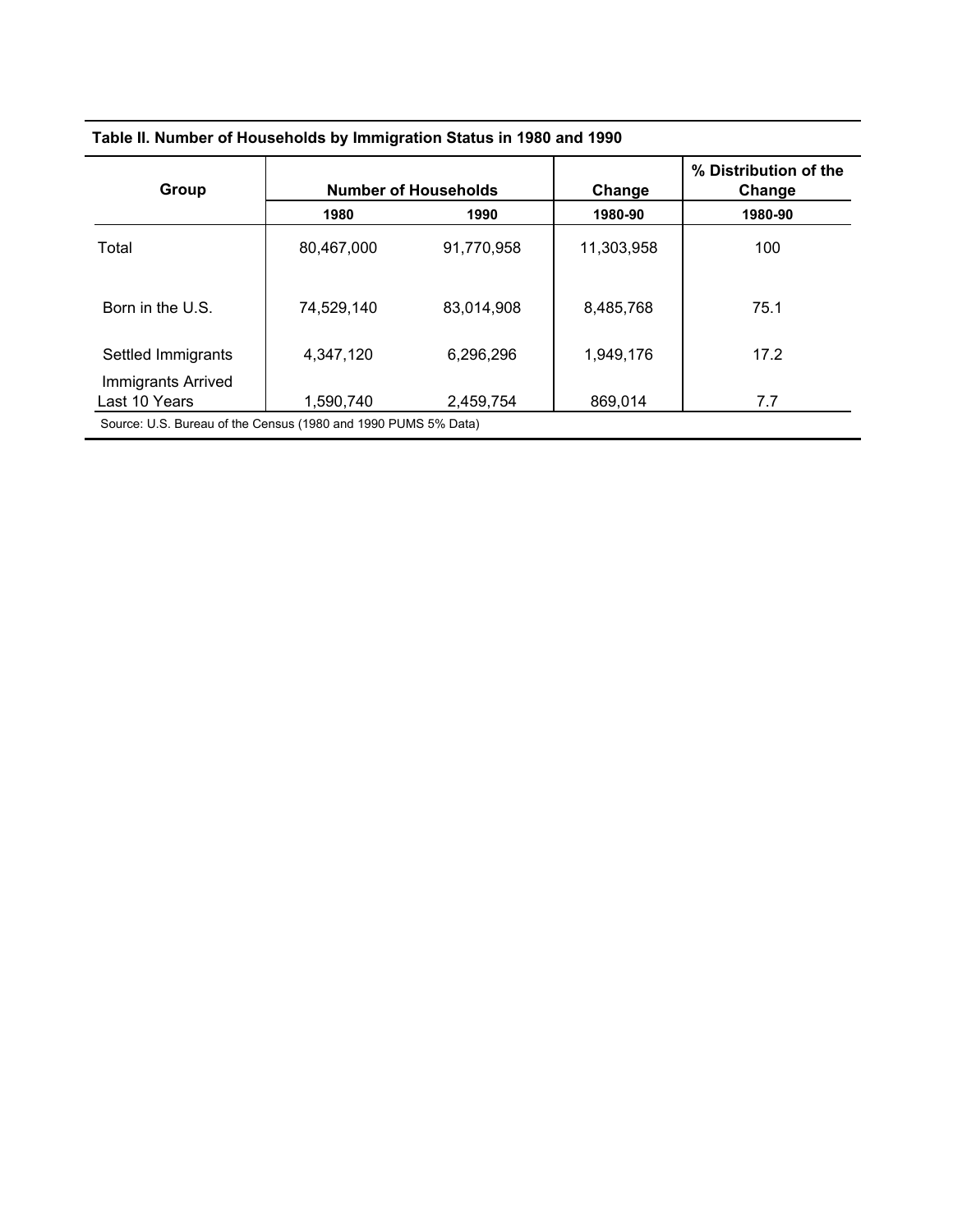| Table III. Population and Household Growth by Immigration Status from 1980 to 1990 |  |
|------------------------------------------------------------------------------------|--|
|                                                                                    |  |

| Group                                                          | <b>Population Growth</b> |            | <b>Household Growth</b> |            |  |  |
|----------------------------------------------------------------|--------------------------|------------|-------------------------|------------|--|--|
|                                                                | <b>Number</b>            | % of Total | <b>Number</b>           | % of Total |  |  |
| Total                                                          | 21,245,228               | 100        | 11,303,958              | 100        |  |  |
| Born in the U.S.                                               | 12,417,858               | 58.5       | 8,485,768               | 75.1       |  |  |
| Immigrants Arrived<br>before 1980                              | $-911,243$               | $-4.3$     | 358,436                 | 3.2        |  |  |
| <b>Immigrants Arrived</b><br>after 1980                        | 9,738,613                | 45.8       | 2,459,754               | 21.8       |  |  |
| Source: U.S. Bureau of the Census (1980 and 1990 PUMS 5% Data) |                          |            |                         |            |  |  |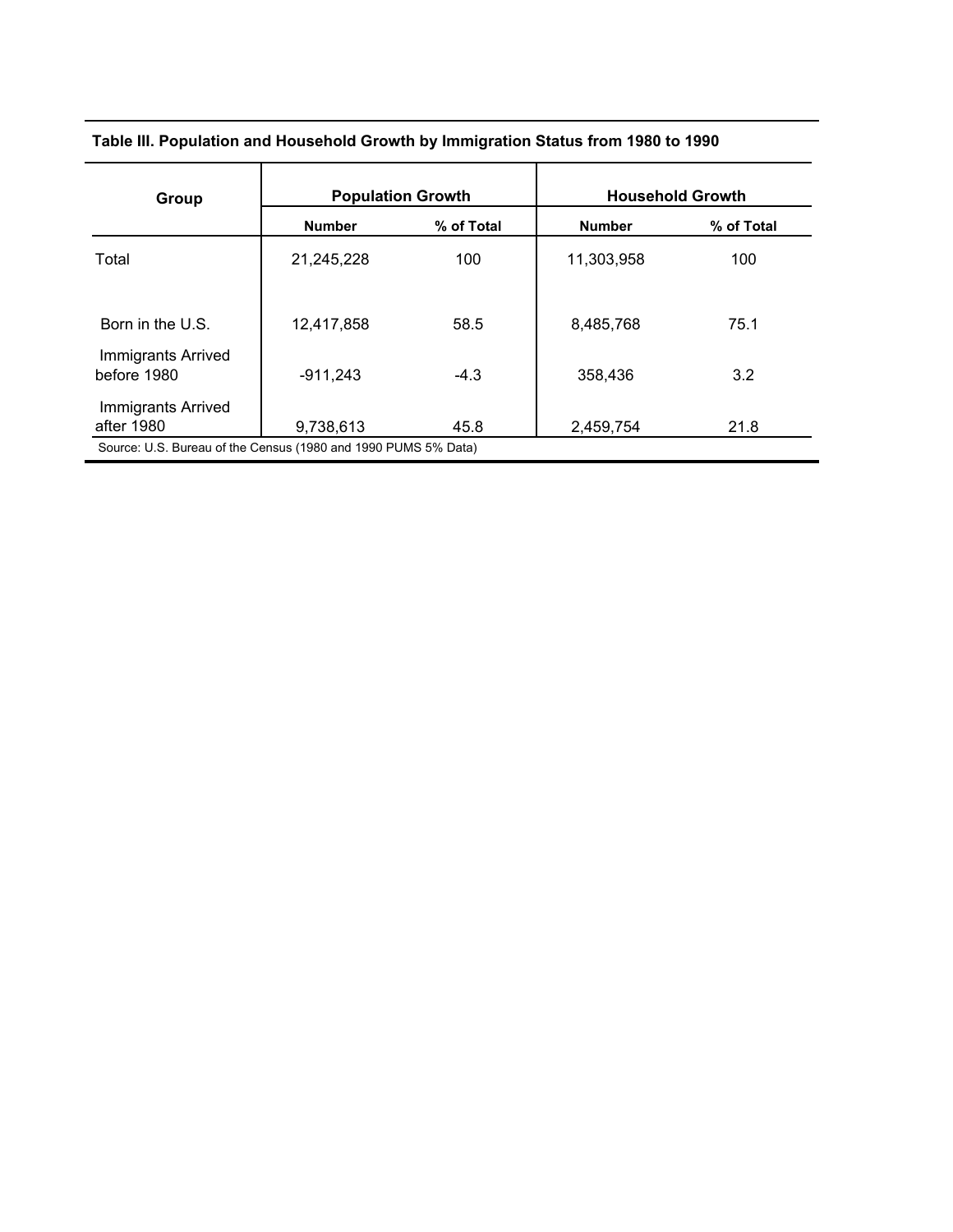| Table IV. Growth in Owner and Renter Households from 1980 to 1990 |  |
|-------------------------------------------------------------------|--|
|                                                                   |  |

| Group                                                                                                 | Increase in Owner Households |            | Increase in Renter Households |            |
|-------------------------------------------------------------------------------------------------------|------------------------------|------------|-------------------------------|------------|
|                                                                                                       | <b>Number</b>                | % of Total | <b>Number</b>                 | % of Total |
| Total                                                                                                 | 7,578,033                    | 100        | 3,725,925                     | 100        |
| Born in the U.S.                                                                                      | 6,372,685                    | 84.1       | 2,113,083                     | 56.7       |
| Settled Immigrants                                                                                    | 1,062,908                    | 14.0       | 886,268                       | 23.8       |
| Immigrants Arrived<br>Last 10 Years<br>Source: U.S. Bureau of the Census (1980 and 1990 PUMS 5% Data) | 142,440                      | 1.9        | 726,574                       | 19.5       |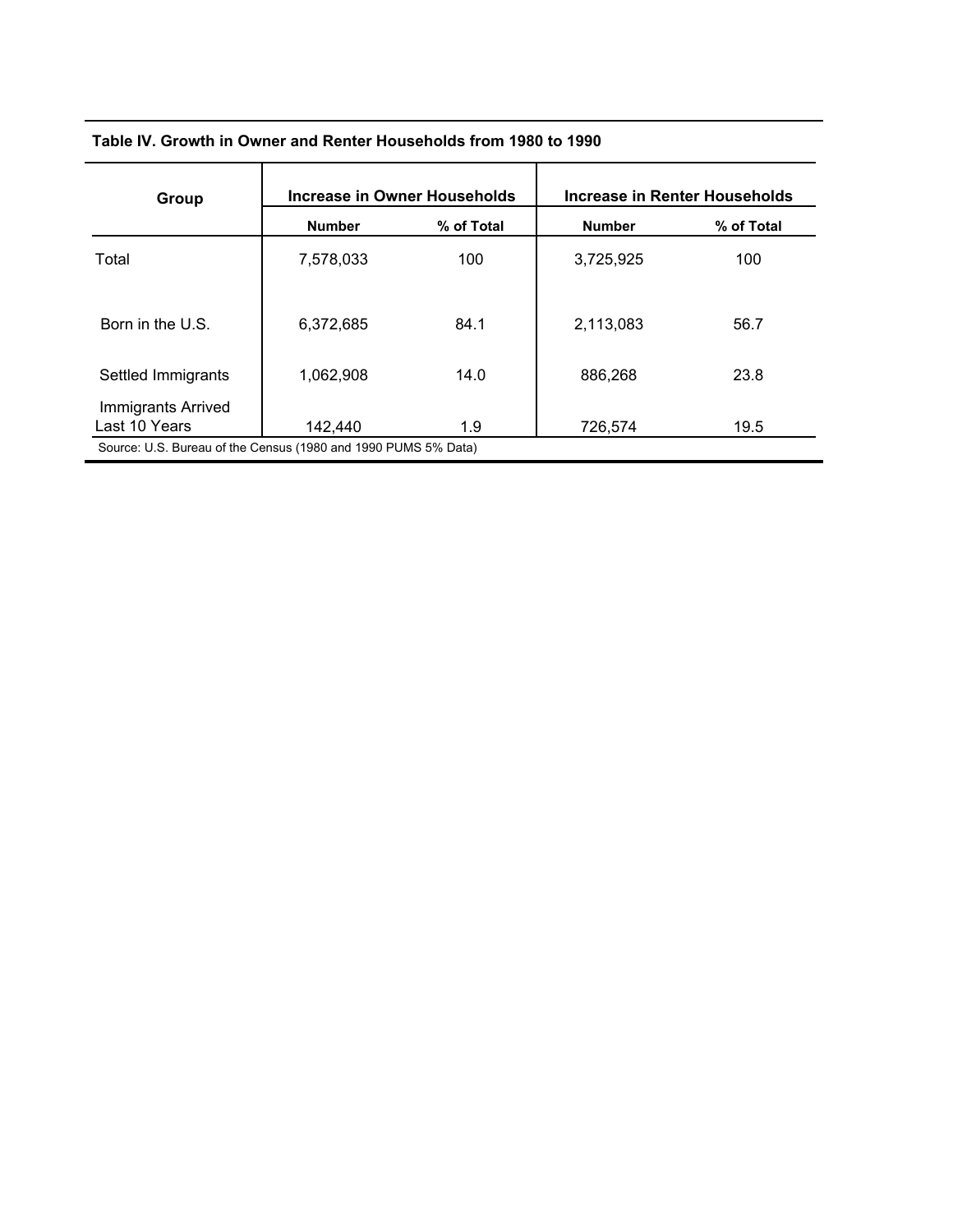| Group                                                                | <b>Locations</b>                                     |             | <b>Population</b> | Change        | % Distribution of the<br>Change |  |
|----------------------------------------------------------------------|------------------------------------------------------|-------------|-------------------|---------------|---------------------------------|--|
|                                                                      |                                                      | 1980        | 1990              | 1980-90       | 1980-90                         |  |
| Total                                                                |                                                      | 226,732,000 | 248,124,018       | 21,392,018    | 100.0                           |  |
|                                                                      | Inside Central City                                  | 49,076,400  | 38,031,449        | $-11,044,951$ | $-51.6$                         |  |
| Born in the<br>U.S.                                                  | Inside Metropolitan \<br><b>Outside Central City</b> | 107,391,300 | 135,254,454       | 27,863,154    | 130.3                           |  |
|                                                                      | Outside Metropolitan                                 | 56,053,400  | 51,882,904        | $-4,170,496$  | $-19.5$                         |  |
|                                                                      | Inside Central City                                  | 3,318,000   | 4,709,501         | 1,391,501     | 6.5                             |  |
| Settled<br>Immigrants                                                | Inside Metropolitan \<br><b>Outside Central City</b> | 4,422,600   | 7,579,825         | 3, 157, 225   | 14.8                            |  |
|                                                                      | Outside Metropolitan                                 | 790,600     | 885,650           | 95,050        | 0.4                             |  |
|                                                                      | Inside Central City                                  | 2,772,500   | 4,322,671         | 1,550,171     | 7.2                             |  |
| Immigrants<br><b>Arrived Last</b><br>10 Years                        | Inside Metropolitan \<br><b>Outside Central City</b> | 2,520,000   | 4,962,859         | 2,442,859     | 11.4                            |  |
|                                                                      | Outside Metropolitan                                 | 387,200     | 494,705           | 107,505       | 0.5                             |  |
| Source: U.S. Bureau of the Census (1980 and 1990 PUMS 1% Metro Data) |                                                      |             |                   |               |                                 |  |

 **Table V. Geographic Distribution of Population by Immigration Status in 1980 and 1990**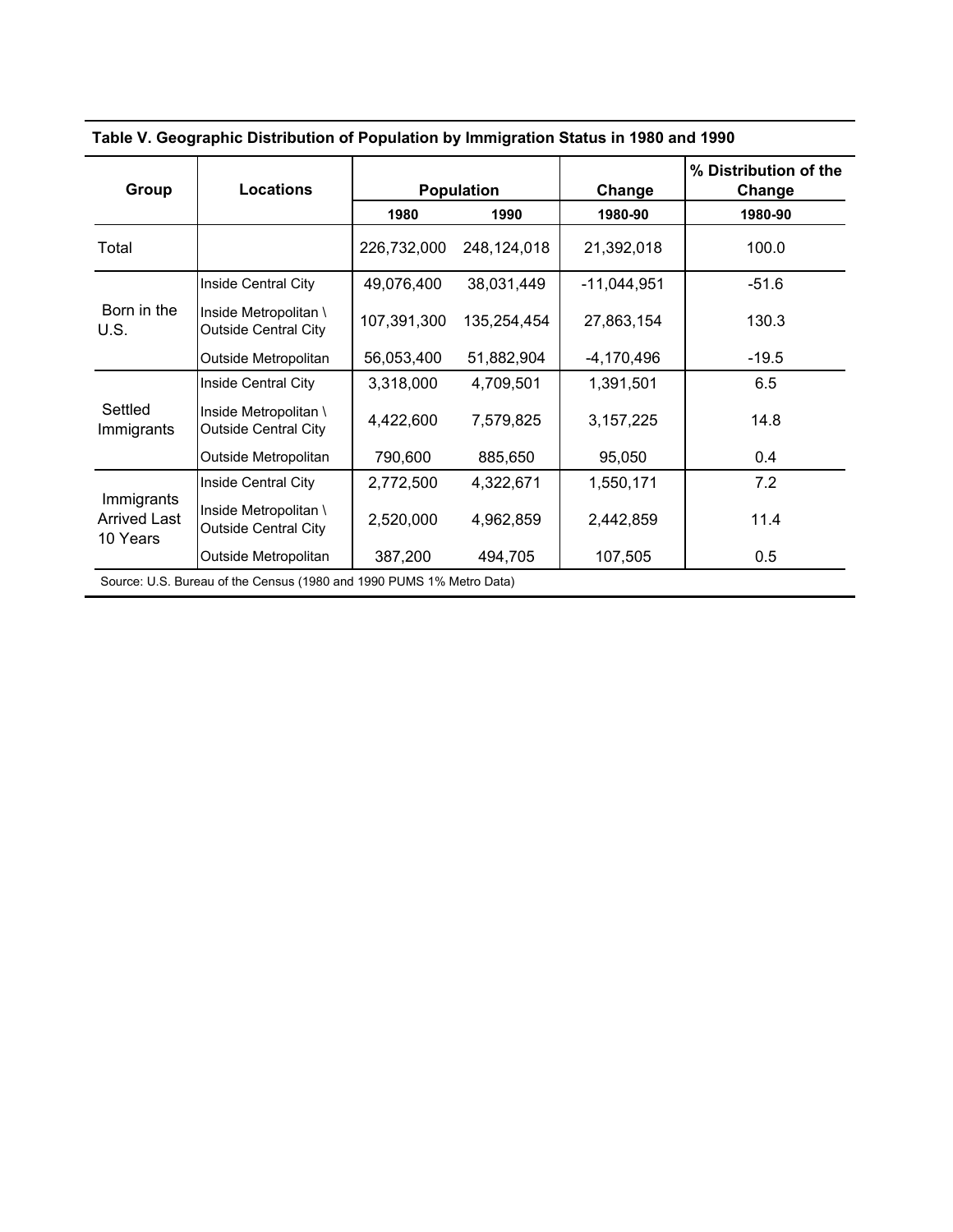| Group                                                                | <b>Locations</b>                                     |            | <b>Population</b> | Change       | % Distribution of the<br>Change |  |
|----------------------------------------------------------------------|------------------------------------------------------|------------|-------------------|--------------|---------------------------------|--|
|                                                                      |                                                      | 1980       | 1990              | 1980-90      | 1980-90                         |  |
| Total                                                                |                                                      | 80,461,500 | 91,822,548        | 11,361,048   | 100.0                           |  |
|                                                                      | Inside Central City                                  | 18,250,600 | 14,398,659        | $-3,851,941$ | $-33.9$                         |  |
| Born in the<br>U.S.                                                  | Inside Metropolitan \<br><b>Outside Central City</b> | 36,788,100 | 49,452,967        | 12,664,867   | 111.5                           |  |
|                                                                      | Outside Metropolitan                                 | 19,436,000 | 19,193,780        | $-242,220$   | $-2.1$                          |  |
|                                                                      | Inside Central City                                  | 1,781,800  | 2,352,638         | 570,838      | 5.0                             |  |
| Settled<br>Immigrants                                                | Inside Metropolitan \<br><b>Outside Central City</b> | 2,190,700  | 3,554,544         | 1,363,844    | 12.0                            |  |
|                                                                      | Outside Metropolitan                                 | 383,000    | 396,559           | 13,559       | 0.1                             |  |
|                                                                      | Inside Central City                                  | 847,600    | 1,148,991         | 301,391      | 2.7                             |  |
| Immigrants<br><b>Arrived Last</b><br>10 Years                        | Inside Metropolitan \<br><b>Outside Central City</b> | 693,600    | 1,214,786         | 521,186      | 4.6                             |  |
|                                                                      | Outside Metropolitan                                 | 90,100     | 109,624           | 19,524       | 0.2                             |  |
| Source: U.S. Bureau of the Census (1980 and 1990 PUMS 1% Metro Data) |                                                      |            |                   |              |                                 |  |

 **Table VI. Geographic Distribution of Household by Immigration Status in 1980 and 1990**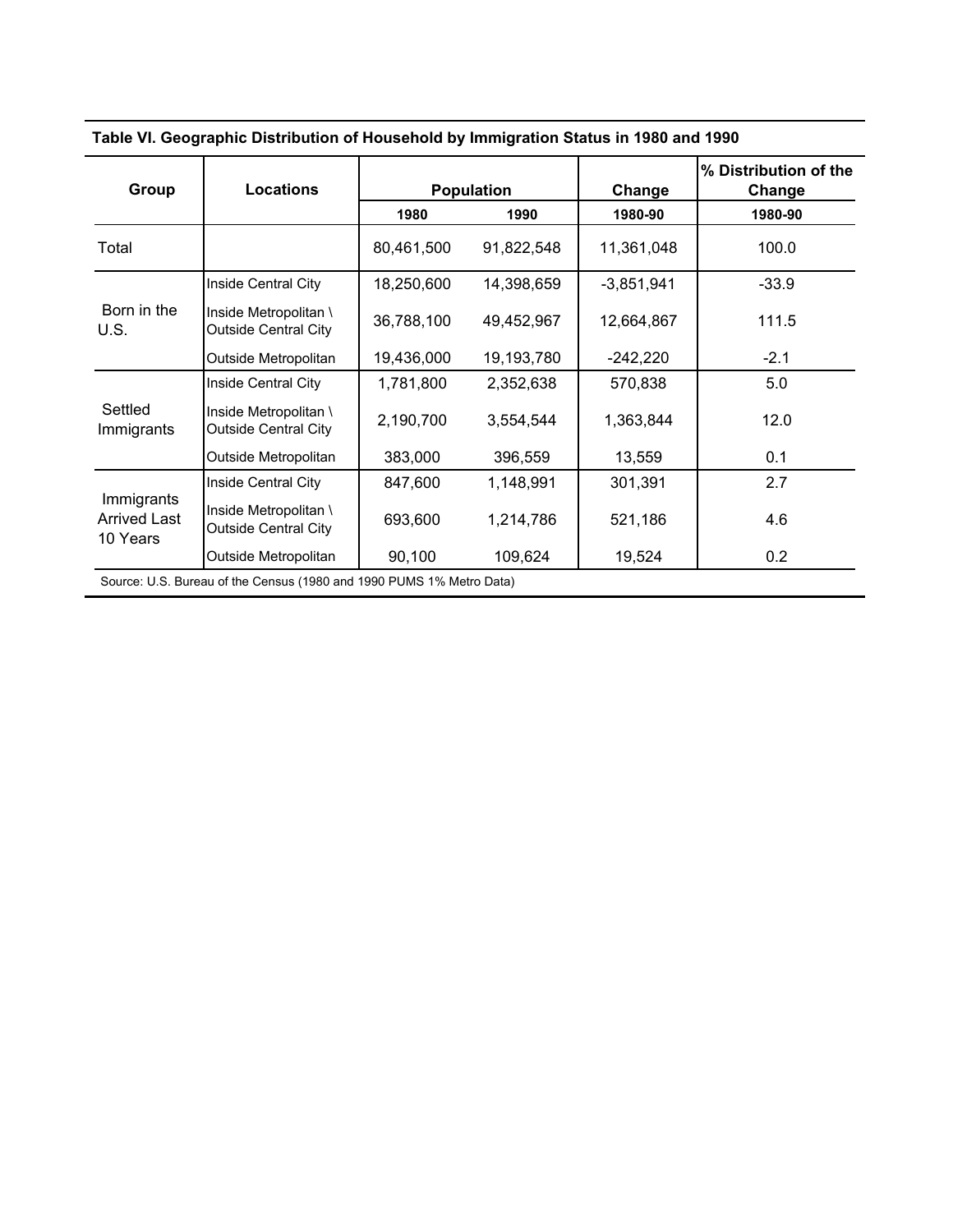



Source: U.S. Bureau of the Census (1980 and 1990 PUMS 5% Data) Source: U.S. Bureau of the Census (1980 and 1990 PUMS 5% Data)

**\* Cohort Approach - fixed in membership**

**Growth in population and households contributed by immigrants arrived in last 10 years are counted directly as growth.** 

#### **Figure 2. Headship Rates\*\* among the Three Groups in 1980 and 1990**



**\*\* Headship Rate denotes % of total population in a group of people who are householders (owners + renters)**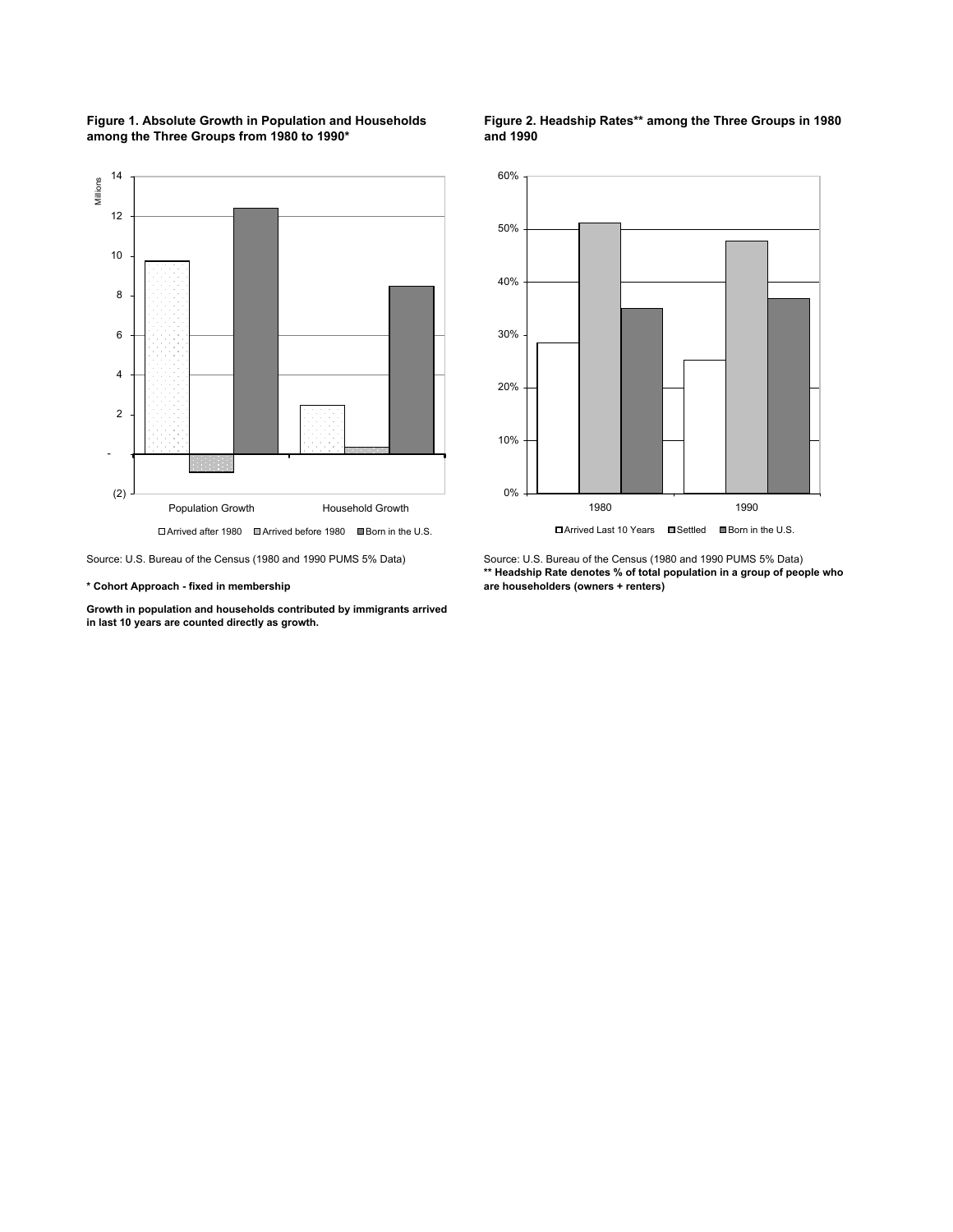**Figure 3. Homeownership Rates\* among the Three Groups in 1980 and 1990\*\***



**\* Homeownership Rate denotes % of total households in a group who are owner householders 2000**

**Figure 4. Absolute Owner and Renter Household Growth among the Three Groups from 1980 to 1990\*\***



Source: U.S. Bureau of the Census (1980 and 1990 PUMS 5% Data) Source: U.S. Bureau of the Census (1980 and 1990 PUMS 5% Data) **\*\* Immigrant group approach - fixed in immigration status Settled immigrants in 1980 is compared with settled immigrants in 1990, so as the new immigrants in 1980 and 1990.**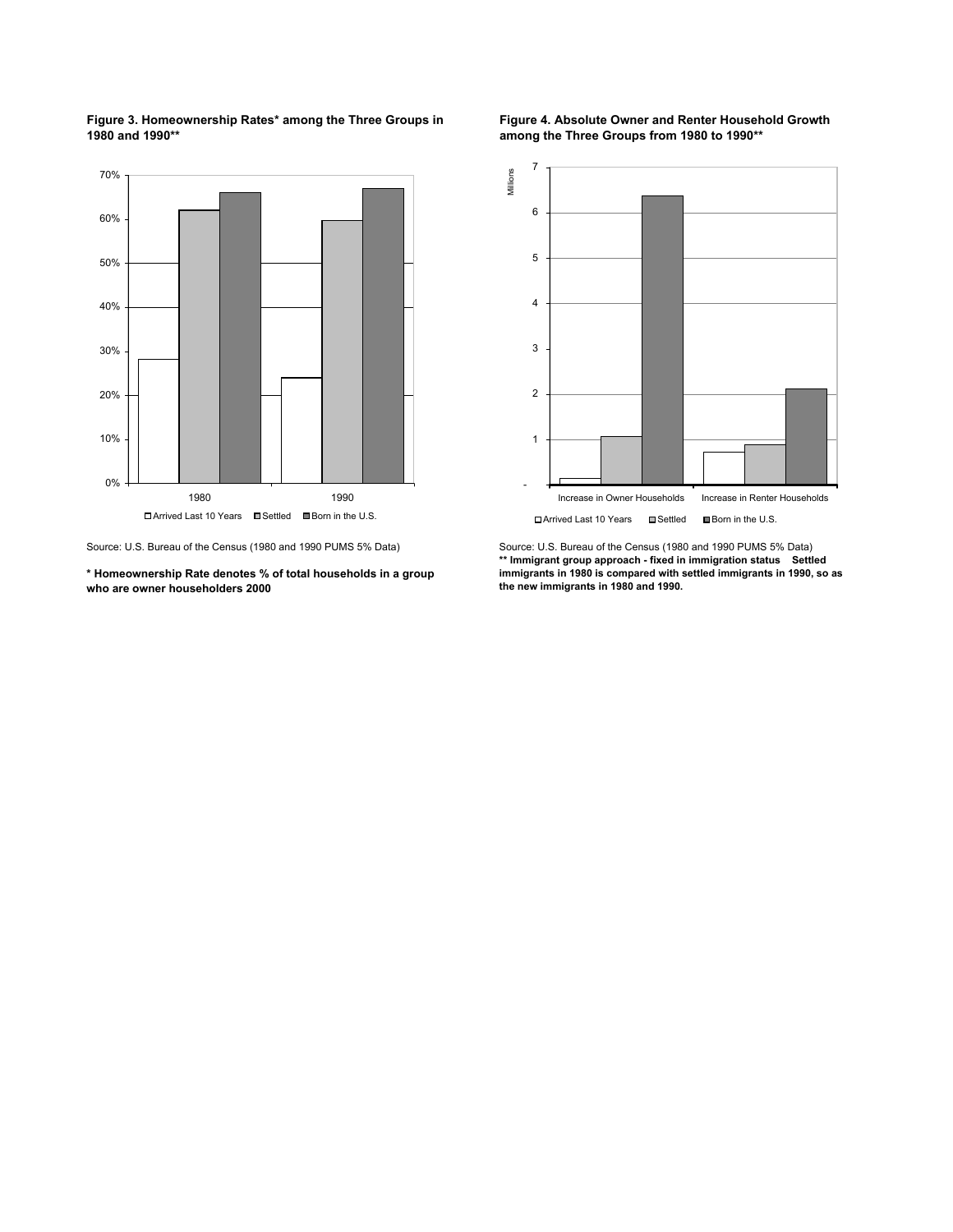

**Figure 5. Aggregate Population Growth by Locations from 1980 to 1990\***

**\* Cohort Approach - fixed in membership**



**Figure 6. Aggregate Growth in Number of Households by Locations from 1980 to 1990\***

Source: U.S. Bureau of the Census (1980 and 1990 PUMS 1% Metro Data) Source: U.S. Bureau of the Census (1980 and 1990 PUMS 1% Metro Data)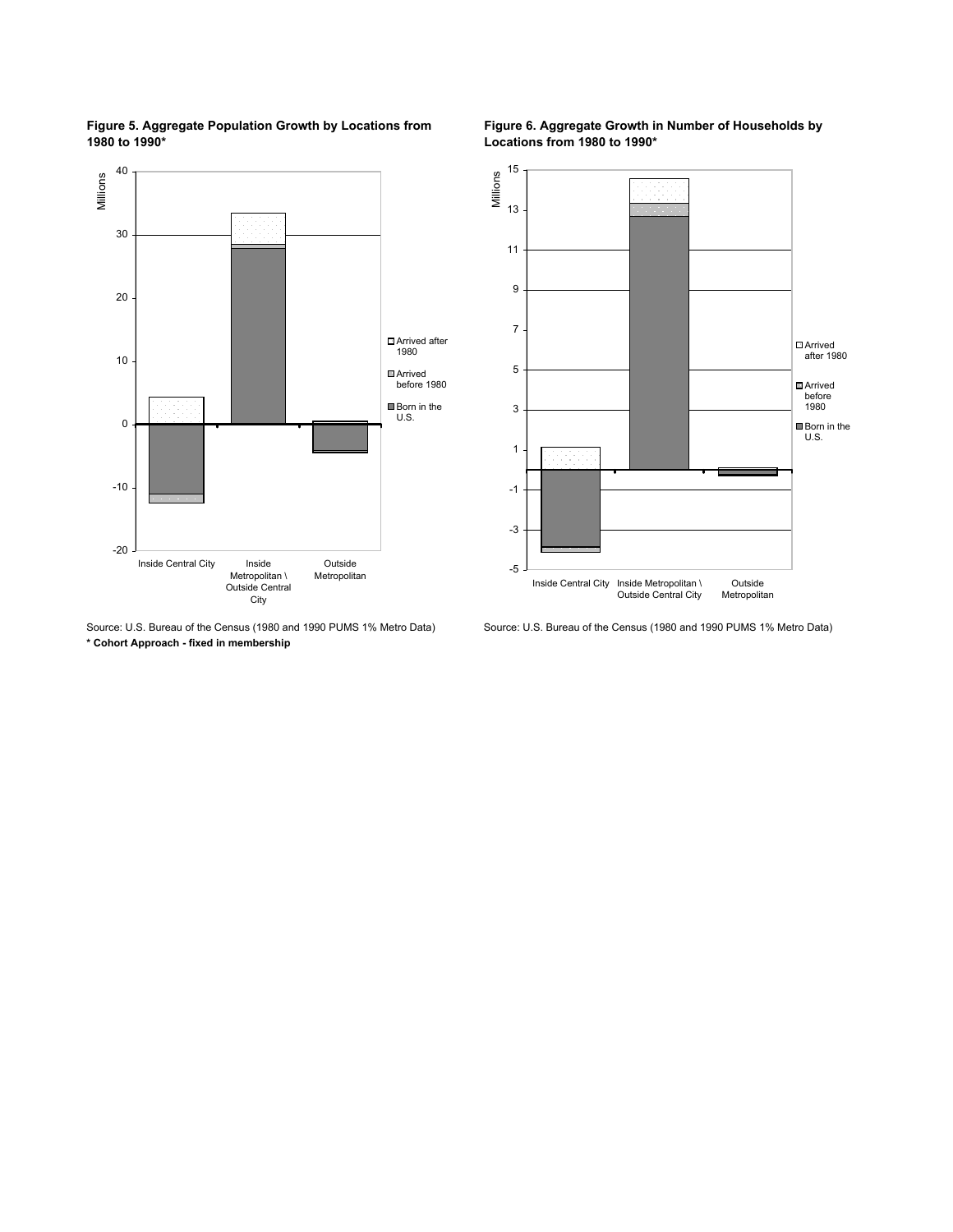**Figure 7. Absolute Growth in Number of Households who Live in Newly Built Suburban Housing (between 1980 and 1990)\***



Source: U.S. Bureau of the Census (1990 PUMS 1% Data) **\* Immigrant group approach - fixed in immigration status**